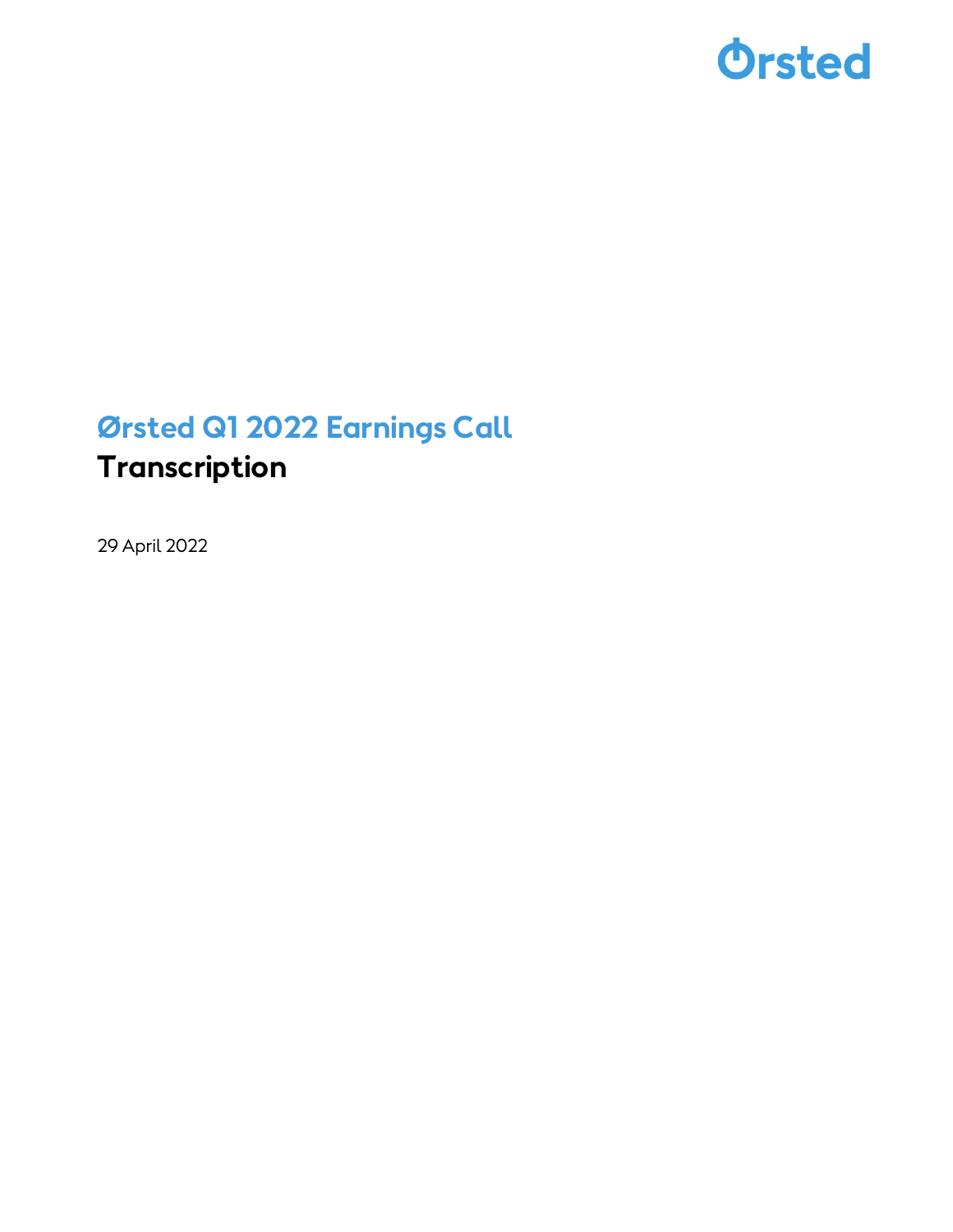### PRESENTATION

#### **Operator**

Welcome to the Ørsted interim report for the first quarter of 2022. For the first part of this call, all participants will be in a listen-only mode, and afterwards there will be a question-and answer-session. Today, I am pleased to present Mads Nipper, CEO; and Daniel Lerup, CFO. Please begin your meeting.

#### Mads Nipper

Thank you very much, and good morning, good afternoon, everyone. Welcome to our earnings call for the first quarter of the year. Next to me, I have our newly-appointed Group CFO, Daniel Lerup, who most of you likely already know from when he headed the Investor Relations team a couple of years ago. Daniel will present the Q1 financials before we open for questions.

Before we head into the strategic highlights for the first quarter, let me start by addressing the terrible situation we continue to witness in Ukraine. We and I are deeply disturbed by the situation, especially the human suffering. And the Russian aggression goes against everything Ørsted stands for, and as a consequence, we are taking every step possible to stop our cooperation with Russian companies, including having ceased all sourcing of biomass and coal from Russia for our power stations while still checking the security of energy supply in Denmark and Europe into consideration.

As you're probably aware, Ørsted has a long-term take-or-pay contract with Gazprom Export that expires in 2030. We have decided that we will only offtake minimum quantity, a yearly quantity volume of gas under this gas purchase contract. Furthermore, I can confirm that we have no intention in paying in rubles and that we are in close dialogue with other energy companies and the authorities regarding a common European response to Gazprom Export. Let me emphasise that gas isn't part of our core business, and we will not be extending the contract.

On that note, let me add a quick comment to our headline EBITDA for the first quarter. I'm very pleased with our financial start to the year as we reported an EBITDA of DKK 9.4 billion for the Group, representing a DKK 4.6 billion increase compared to the same period of last year. Similar to what we experienced in the last quarter of 2021, the diversification effect between our assets in offshore and bioenergy has proven to be very useful in the continued high and volatile energy prices. During the quarter, we also benefited from wind speeds above the norm.

Turning to the strategic highlights. I'll start with two significant milestones within our offshore partnerships. In February, we completed the farm-down of 50% of the 900-MW German offshore wind farm, Borkum Riffgrund 3 to Glennmont Partners. We are proud that Ørsted once again has led the way by being the first developer to take final investment decision on a merchant offshore wind project. Subsequently, we have signed an agreement to divest 50% share of Hornsea 2 to a consortium comprising AXA and Crédit Agricole Assurance at a transaction value of GBP 3 billion. The economics of the deal implies a healthy NPV retention and once again demonstrates the continued high interest from financial partners even in an environment of increasing interest rates. The transaction is expected to close in the second half of 2022 once the wind farm is fully commissioned and certain regulatory approvals are obtained.

In February, we and our 50-50 joint venture partner, Eversource, took FID on our first US offshore wind project, South Fork. The 130-MW project would be New York's first operational offshore wind farm. Once completed at the end of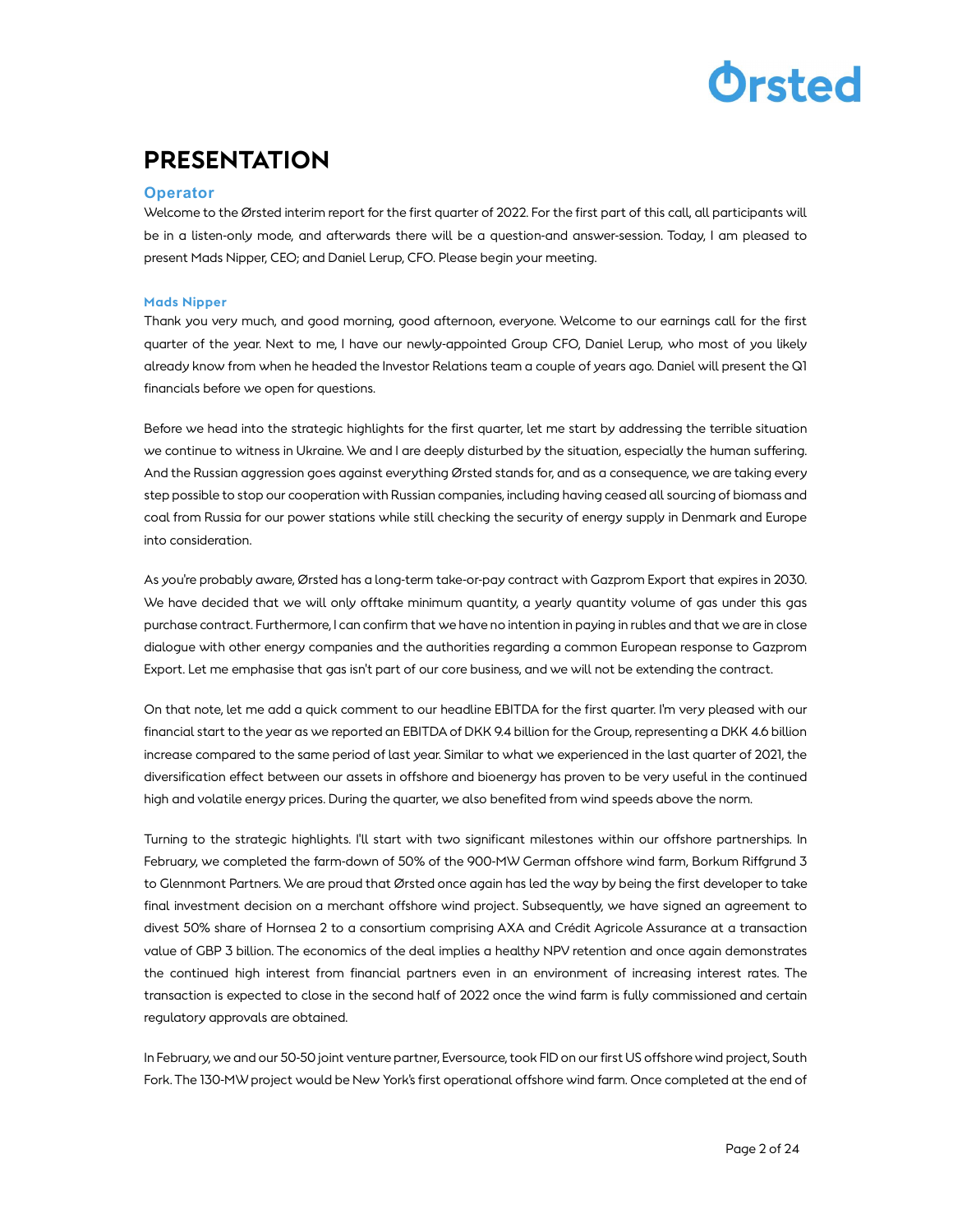

2023, the offshore wind farm will generate enough clean renewable power to power 70,000 homes and will help advance New York state's nation-leading clean electricity goals.

In Poland, we have, together with our partner, ZE PAK, submitted seabed lease applications in the Baltic Sea. We will know the outcome of the lease auction towards the end of this year. Together with our partner, we look forward to expanding our footprint in Poland and support the country's journey towards climate neutrality. Poland's first CfD auctions are planned for 2025 and 2027.

In Taiwan, our Greater Changhua 1 & 2a offshore wind farm successfully delivered first power earlier this month. This milestone is a big achievement for Ørsted and the industry as Greater Changhua 1 & 2a is the first large-scale offshore wind farm in Taiwan. The wind farm has a capacity of 900-MW, and once completed, it will significantly support Taiwan's fast-track build-out of renewables and provide the green energy much needed by export industries and by Taiwan to achieve its net-zero goal.

In relation to the cable protection issues, which we discovered and reported as part of our Q1 2021 results, we have now reassessed the expected costs of reinstating the integrity of the cables. And based on thorough investigations, analysis and fast reactions, we have been able to place additional engineered rock berms around the cable protection system, which have significantly lowered the expected costs relating to the issue. Daniel will address the details around the financial consequences of this.

Turning to the focus to our efforts within floating offshore wind. We have two significant strategic milestones to start the year, covering Scotland and Spain. In Scotland, we acquired a majority stake in the floating wind development project, Salamander, where we will enter a joint venture with Simply Blue Group and Subsea 7. We see this 100-MW development project as a stepping stone designed to provide the Scottish supply chain with an early capacity development opportunity before the larger ScotWind projects kick off. This includes our 1 GW Stromar project, together with Falck Renewables and BlueFloat Energy.

The project is intended to be progressed through the innovation track of Crown Estate Scotland's forthcoming innovation and targeted oil and gas leasing round later this year. It will deploy innovative and cutting-edge floating offshore wind technologies to support the cost reduction and learning journey needed for the commercial deployment of floating offshore wind.

Furthermore, I want to highlight our entry into the Spanish market for floating offshore wind. I'm pleased that we've been able to move into one of the key growth markets for renewables in Europe. And together with Repsol, we want to explore and jointly develop floating offshore wind projects with the ambition of becoming a leading developer of Spanish offshore wind.

After several years of concept development and for small-scale testing, floating offshore wind is now on the brink of commercialisation, and the global offshore wind market is expected to reach 21 GW of installed capacity by 2035, according to estimates from Bloomberg New Energy Finance. Spain targets three GW floating offshore wind by 2030, and the Spanish supply chain is well prepared to enter floating offshore wind on the back of decades of experience from supplying to Spain's massive fleet of onshore wind farms. We look very much forward to working with Repsol, the country's leading energy provider, to help accelerate Spain's transition to renewable energy while creating local jobs and investing in the Spanish supply chain.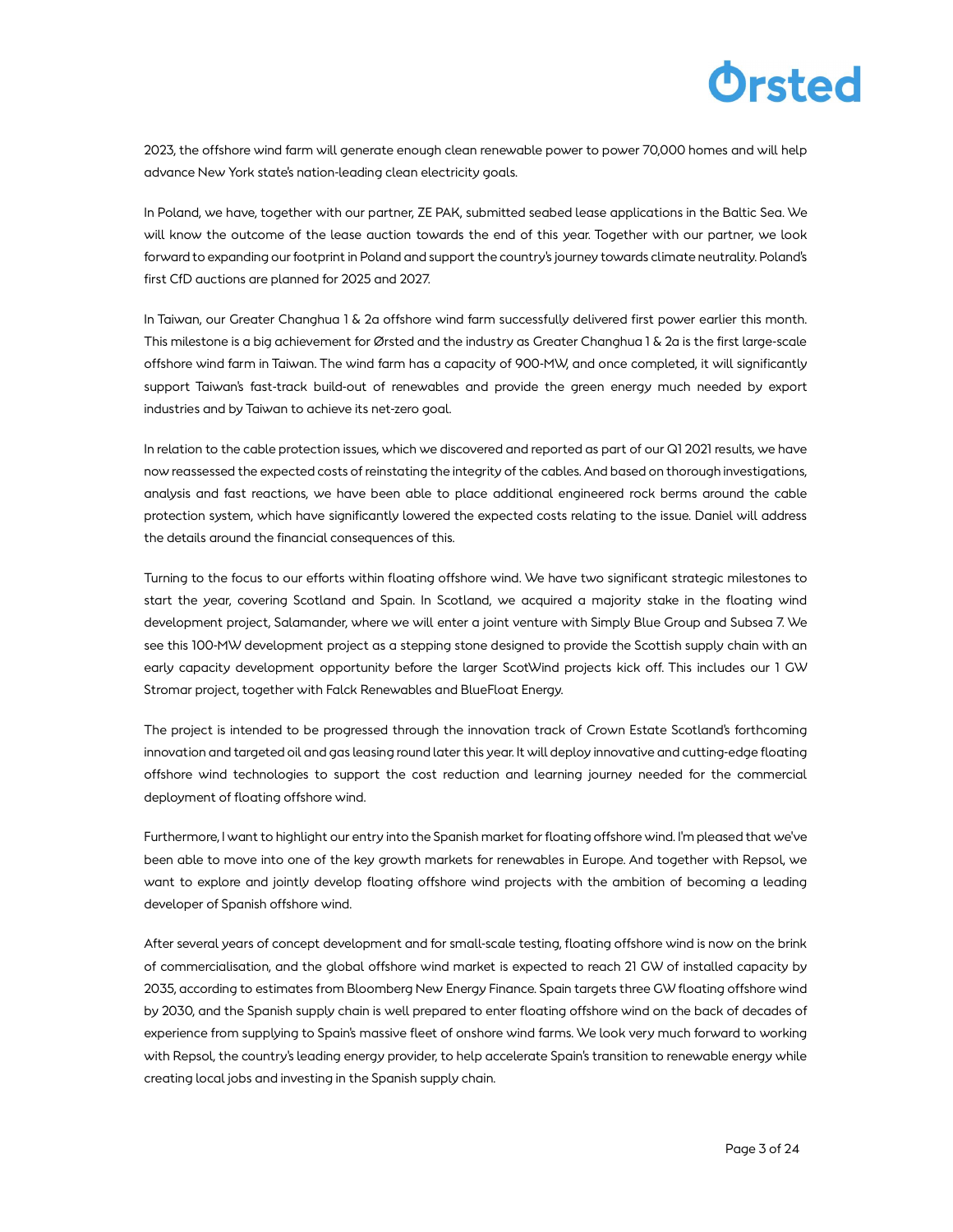Continuing to onshore. We commissioned the onshore wind farm, Haystack, in Nebraska during the first quarter. Haystack is our second operational project in Nebraska and the third operational project in the SPP market. With the addition of the 298 MW, we now have more than three GW of onshore wind and solar capacity in operation in the U.S., a significant ramp-up on the one GW operational capacity this time last year.

Just yesterday, we took FID on Sunflower Energy Centre, a 201-MW onshore wind project located in Kansas. The project was acquired together with Lincoln Land Wind last year. And since the acquisition, critical development activities have been completed and the project has been optimised to deliver a strong business case. The project is expected to reach commercial operation in the second half of 2023 and will bring our capacity in the SPP market to 832 MW.

Moving on. The global hydrogen and e-fuels landscape is changing rapidly. And as a consequence, we have decided to further strengthen our hydrogen organisation and have rebranded it to Ørsted PtX or Power-to-X. We continue to see strong momentum within renewable hydrogen worldwide, and since the publication of our annual report for 2021, we've continued to make significant progress in our renewable hydrogen and green fuels pipeline.

In March, we signed a landmark letter of intent with Maersk, where Ørsted will develop a 675-MW e-methanol facility that will produce approximately 300,000 tonnes of e-methanol per year, which Maersk will offtake for its newly-ordered fleet of 12 methanol-powered vessels. The facility will be powered by approximately 1.2 GW of renewable energy from new U.S.-based onshore wind and solar PV farms. And we have commenced development works of the project which is targeted to be commissioned in the second half of 2025, making it one of the most ambitious projects globally producing e-methanol at scale, and a driving force in the decarbonisation journey of the maritime sector.

Lastly, we have decided to accelerate part of our green fuels for Denmark project and investigate production of green jet fuel for 2025, following the increased Danish ambition to establish green aviation opportunities in Denmark as early as 2025. Together with our partners, we have decided to accelerate 100-MW of the original planned Phase 2 electrolyser by two years and to begin capturing sustainable CO2 both by the end of 2025. This 100-MW can produce more than 50,000 tonnes of sustainable fuels by 2025. While the produced e-methanol will mainly be dedicated to shipping, the partnership will also examine whether a portion can be used for green aviation fuels as well.

Turning to slide four and a focus on the European energy crisis. Europe has already been long on its journey on addressing the climate change with its renewable energy targets and incentives, world-leading value chain for renewable energy and millions of jobs it has created in the industry.

Europe still has quite a way to go from reaching its renewable ambitions as we are not yet as efficient as possible when it comes to permitting and issuing seabed leases, and we still have vast dependency on fossil fuel-based energy sources. The situation has now been intensified by Russia's unwarranted and terrible invasion of Ukraine. Moscow's propensity to use energy for geopolitical leverage only underscores how dependency on imported fossil fuels can neither deliver the security of supply that Europe needs nor help address climate change.

The solutions to the two problems of energy dependency and climate change are the same. We need to replace fossil fuels with renewables, directly and indirectly electrify energy use, improve interconnection, and mitigate the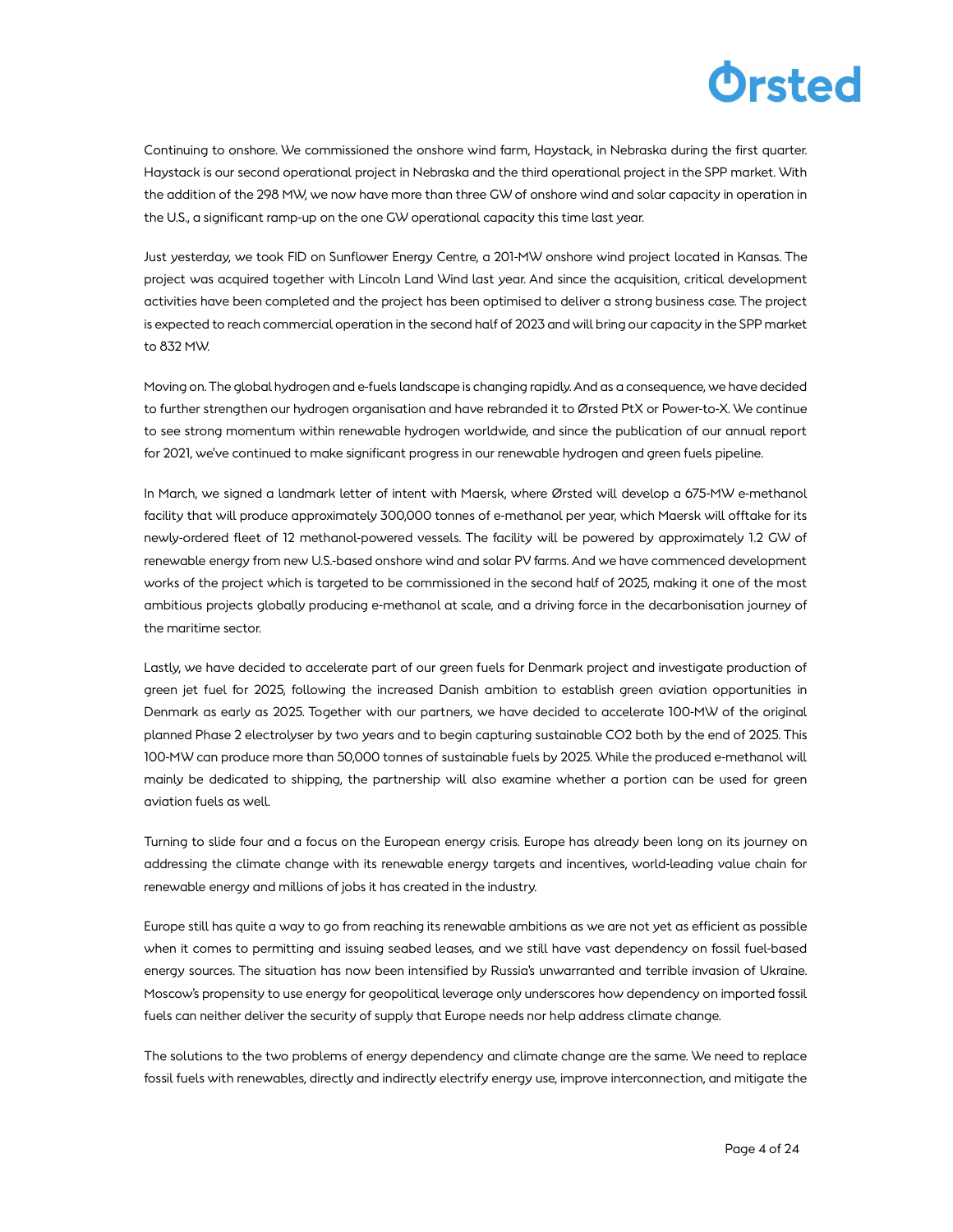

issue of intermittency and use energy as efficiently as possible. We are already doing this, but the Ukraine crisis shows the need for an even greater speed.

Ørsted has found that up to 30 GW of additional European offshore capacity can realistically be in place by 2030 and 60 GW by 2035 on top of the current build-out targets. This additional capacity is not an easy feat. It will require a whole new approach to offshore wind and Power-to-X development and delivery. From today's incremental build-out focusing on cost reductions, Europe must move to a sustainable accelerated build-out, focusing on societal value and scale.

To accomplish such a feat, the authorities in each country will need to accelerate the deployment of - by fasttracking existing projects and streamlining permitting processes. Secondly, space needs to be allocated to enable large-scale build-out towards and beyond 2030. The authorities must avoid the mistake of 'monetising offshore wind' and instead 'deliver society a win', where they are reaping the socioeconomic benefits of a rapid build-out.

When developers pay substantial fees to secure seabed rights from lease auctions, these costs will eventually end up being reshuffled from taxpayers to electricity payers. And furthermore, this race to cut costs risks blunting the industry's ability to effectively deliver on European policy objectives. And at the same time, it exerts further pressure on the European supply chain and its ability to invest in ramping up capacity, which is pressed in the face of rising inflation and rising commodity prices.

Thirdly, the industry needs to be activated to help solve the challenges around an expedited build-out by matching large offtakers demand for renewable power, renewable hydrogen and e-fuels with supply, along with mitigating potential negative environmental and social sustainability impacts of new infrastructure. And lastly, a clear role for hydrogen and e-fuels needs to be appointed to unlock investments into a future renewable hydrogen economy, along with finalising and fast-tracking ongoing regulatory and designing strong framework to ensure a further supply push and stronger demand pool.

Over the recent months, we have seen several countries move in the right direction by upgrading their renewables targets and adding new renewable initiatives, which is very much in line with our view on how to accelerate the build-out of renewables. Germany's recent Easter Package increased their offshore wind target by 10 GW to a total of 30 GW by 2030. Moreover, renewable projects can override public interest and would be given priority over other concerns until greenhouse gas neutrality is met.

The UK has presented a plan to boost energy security and increased their offshore target by 10 GW to a total of 50 GW by 2030. The U.K. will also introduce new planning reforms to cut the approval times for new offshore wind farms to 1 year and an overall streamlining, which will radically reduce the time it takes for new projects to reach construction stages.

The Netherlands will significantly ramp up the build-out of offshore wind in the coming years by doubling the planned capacity by 2030, and in Belgium, the Minister of Energy called to raise the offshore wind target to 8 GW by 2030 as well. And finally, and most recently, Denmark announced an ambition to add an additional 1 to 4 GW of offshore wind on top of the already agreed 7.2 GW towards 2030.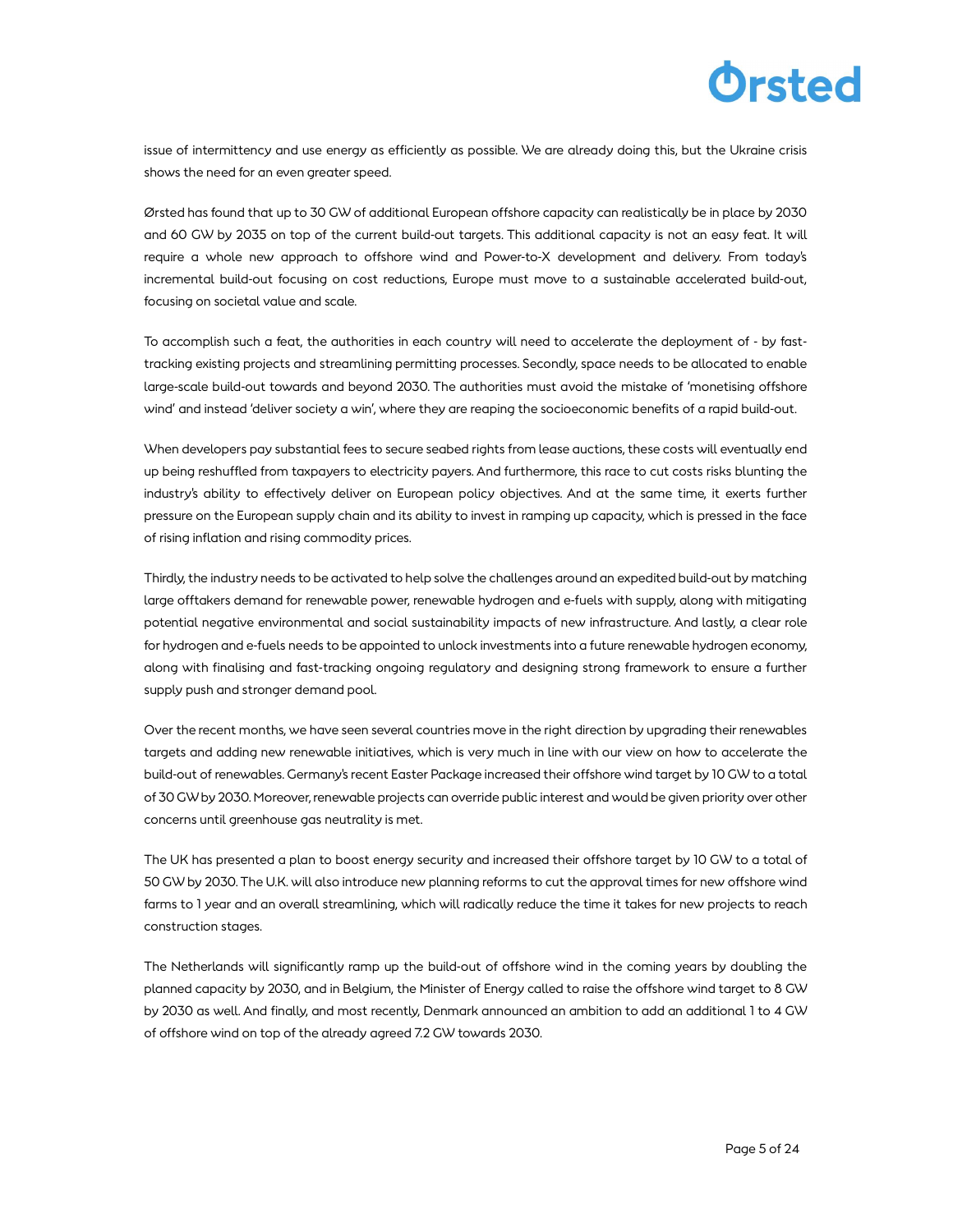We welcome the EU's focus to stop this dependence on Russian oil and gas and speed up the green transformation of the energy sector, as outlined in the recent REPowerEU policy. And we at Ørsted are ready to help drive the accelerated build-out.

Turning to slide five, where I'll give you an update on our construction projects and pipeline, starting out with projects under construction. We are constructing two of the largest offshore wind farms in the world, Hornsea 2 and Greater Changhua 1 & 2a, both of which are expected to be commissioned later this year. At Hornsea 2, we have installed all foundations, array cables and turbines. We are currently electrifying and waiting for all turbines to pass the final tests. However, the commissioning of the individual turbines has been progressing slower, and the ramp-up profile has been delayed compared to our expectations at year-end due to very strong wind in February, which is obviously great for our operational earnings but resulted in very few days to do commissioning work.

In addition, we have seen slow progress of commissioning during March and April, owing to supply chain quality issues, which have required a significant amount of time troubleshooting. We continuously work with the supplier to ensure we take away all the relevant learnings so that we don't experience similar issues on other wind parks. And as a consequence, we now expect to commission Hornsea 2 during summer.

In April, we achieved first power at Greater Changhua 1 & 2a, and we've successfully installed 40 jacket foundations out of 111. We continue to make good progress in all areas of construction, and we expect to commission the wind farm during second half of this year. As previously mentioned, we continue to monitor Taiwan's COVID-19 restrictions, which can potentially still affect the construction schedule and eventually lead to possible delays.

Turning to our onshore renewable projects under construction, where we are currently constructing just north of 1 GW. In Europe, our three onshore wind construction projects, Kennoxhead 1, Lisheen 3 and Ballykeel are progressing as planned. As for solar in the US, we are currently constructing the solar PV wind farm - or solar PV farm, Old 300, and our first combined onshore wind and solar PV project, Helena Energy Centre. The wind part of Helena Energy Centre is progressing according to plan, expected to be commissioned during 2022, whereas the commissioning of Old 300 and the solar part of Helena Energy Centre will expectedly be pushed into first half 2023 and 2023, respectively, due to the continued challenges in the solar panel supply chain relating to the forced labour allegations in China and potential U.S. tariffs on Chinese goods.

However, I would like to highlight that we have executed a framework agreement with First Solar to provide a total 1.7 GW of modules to support various late-stage development projects in 2023 and 2024, to ensure that we can progress our pipeline of development projects.

For our US offshore development projects, development is ongoing, and we are constructively managing the challenges we face, and we remain confident for our overall commissioning dates for the US projects. That said, it is clear that the global supply chain and the project developers have faced bottlenecks and inflationary pressure due to the vast increase in demand from COVID stimulus packages, the physical constraints of COVID restrictions and, most recently, the Russian invasion of Ukraine.

For the portfolio of our projects where we have taken final investment decision and started construction, all contracts are secured. And at our early-stage awarded projects - development projects being Revolution Wind,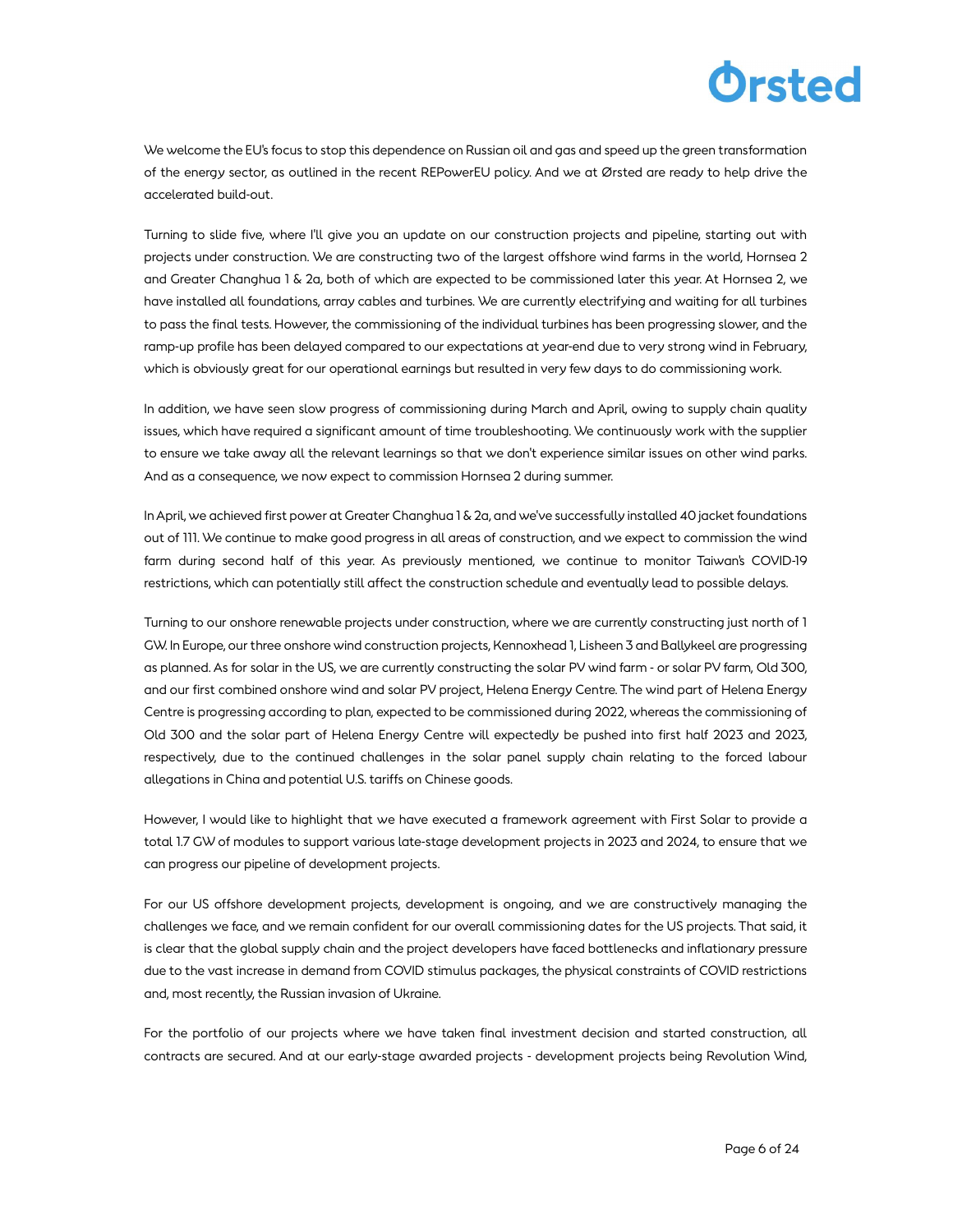

Sunrise Wind and Ocean Wind 1, we have less than 20% of total contracted CAPEX outstanding and are continuously working to lock in the remaining minor part of total construction costs.

As mentioned in the Q4 earnings call, the situation remains that we are not seeing the value creation we had aimed for, but we would note that the projects are still NPV-positive. As is normal business practice, we continue to look for levers to help improve the business case and we constantly have a process running to find opportunities, act on them and follow-up on the progressing, meaning there is a program for continuous improvement.

Today, the key largest lever continues to be the regulatory angle. And as such, we continue to support the clean energy legislation of the original Build Back Better bill, which will ensure the continuous momentum of the offshore industry in the US. Other levers are still in the works as well, such as continuing to find efficiencies and synergies at both the project and portfolio levels as well as optimising commissioning to achieve earlier energisation.

Another aspect of inflation risk is the impact towards revenue. For the next 10 years, 55% of the total revenue from our operating assets, assets under construction and our awarded projects have an inflation indexation, and merchant exposure constitutes 10%. The remaining 35% of the exposure is fixed nominal cash flows, and we actively mitigate this exposure through a combination of duration match depth and hybrids as well as derivatives so that our total net inflation risk sits at just 20%. Having such a high degree of assets which are currently inflation index, is very valuable in the current inflationary environment.

Let's move on to Slide 6 and a brief update on upcoming offshore wind auctions and tenders. We continue to see a significant number of auctions and tenders globally to take place in our core markets during 2022 and 2023. In addition, we see numerous other markets which are not our core markets for the time being, like France and Greece, where several auctions are being launched in the coming years. And we're excited for the opportunities ahead of us, and we'll continue to leverage our industry-leading pipeline and capabilities to ensure we fulfil our strategic ambitions of adding an average of around 3 GW of value-creating offshore wind capacity per year.

And with this, let me hand over the word to our CFO, Daniel.

#### Daniel Lerup

Thank you, Mads, and good afternoon, everyone. I'm very excited to be part of our earnings call for the first time. I will continue to support our strong focus on value creation and financial discipline, and I look forward to engaging with all of you going forward.

Let me start with slide seven and the EBITDA for the first quarter of 2022. For the Group, we realised a total EBITDA, including the effect from new partnerships of DKK 9.4 billion, an increase of 94% on last year. EBITDA, excluding new partnerships, totalled DKK 7.8 billion, representing a 61% increase on last year. The earnings in our offshore business increased 50% and amounted to DKK 5.9 billion.

During Q1 2022, wind speeds amounted to a portfolio average of 11.3 meters per second, which was higher than last year as well as the normal wind speeds expected in the first quarter of 10.9 meters per second. The higher wind speeds contributed with around DKK 500 million, and we also had ramp-up generation from Hornsea 2. This was partly offset by lower earnings from Borssele 1 & 2, following the 50% farm-down in May 2021 and higher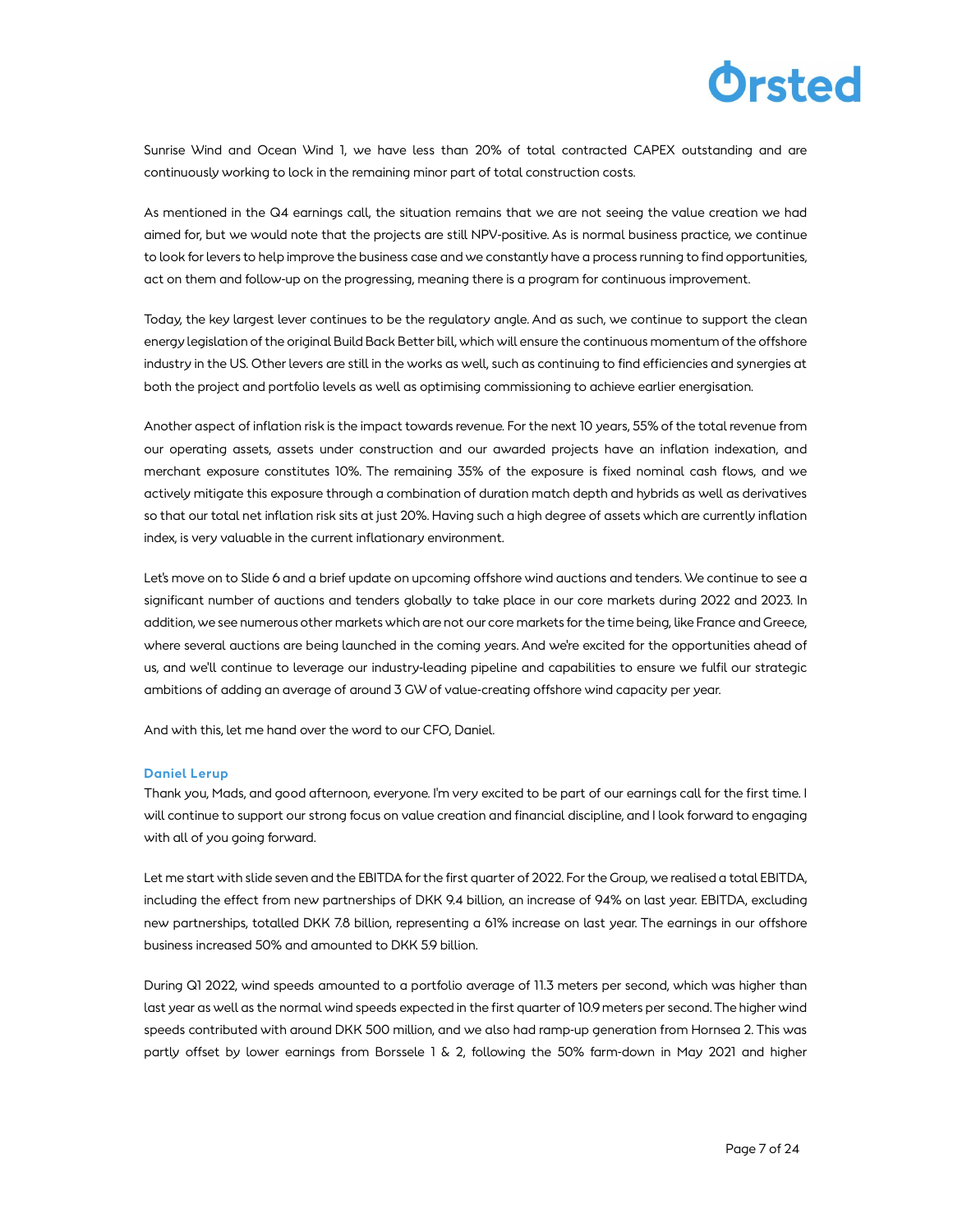

transmission tariffs following the divestment of the offshore transmission asset at Hornsea 1 in March 2021 and generally higher TNUoS and BSUoS tariffs across our UK sites.

Due to the later-than-expected commissioning of turbines at Hornsea 2, combined with very high and volatile power prices, we realised a negative impact from being over-hedged of DKK 1.6 billion during Q1 2022. The negative impact also reflects the inefficient hedges in the remaining months up until commissioning. And of the DKK 1.6 billion, one half relates to the exposures for Q1 2022, whereas the other half relates to exposures in future periods up until commissioning. In hindsight, we should not have hedged such a large part of the ramp-up production on Hornsea 2, but our good construction progress and elevated power price levels at that point in time were key drivers for the decision.

In relation to the issues with several of our cable protection systems, which we discovered in Q1 2021, our initial assessment pointed to a total financial impact of around DKK 3 billion. Since then, we have conducted thorough investigations and analysis of the issue, and we have reacted swiftly to reinstate the integrity of the cable protection systems, which have led us to reassess the expected costs significantly downwards.

We now expect that the total cost will amount to approximately DKK 1.3 billion, of which DKK 0.3 billion covers provisions towards our partners and DKK 1 billion will be capitalised. As a result, we have reversed DKK 0.5 billion of the initial DKK 0.8 billion warranty provision towards our partners. Within our existing partnerships, we also reported earnings from finalised projects and construction work for partners at Greater Changhua 1 during Q1 2022.

Earnings in our onshore business almost quadrupled and amounted to DKK 850 million, driven by the significant ramp-up in generation capacity, as well as a benefit from higher power prices for our European assets. In Bioenergy and Others, earnings increased by DKK 1.9 billion, significantly increased, driven by the exceptional performance by our CHP plants due to the higher - high power prices and higher sale of ancillary services.

We only hedged the power we cogenerated with heat, and therefore fully benefited from the high power prices on our condensed power generation during the quarter. In addition, earnings from our gas markets and infrastructure benefited from a temporary positive effect from revaluating our gas at storage at a higher price level. Furthermore, we were able to lock in gains from optimising the offtake flexibility in some of our sourcing contracts in north western Europe.

In contrast, our decision to unwind gas hedges related to the Gazprom contract to balance our risk if gas supplies from Russia are ceased, have led to a net loss on the Gazprom sourcing contract for the quarter.

These effects bring our EBITDA, excluding new partnerships, to DKK 7.8 billion. Adding the DKK 1.6 billion farmdown gain from the 50% divestment of Borkum Riffgrund 3, we realised a Group EBITDA including new partnerships of DKK 9.4 billion.

We continue to see very high power prices across the markets where we operate, which have had a significant impact on our financial performance across our offshore and bioenergy businesses. On a portfolio level, roughly 90% of our earnings are regulated and long-term contracted, while we hedge the majority of the remaining 10% of our exposure in the first few upcoming years. As we described at our Q4 earnings call, we had fully hedged our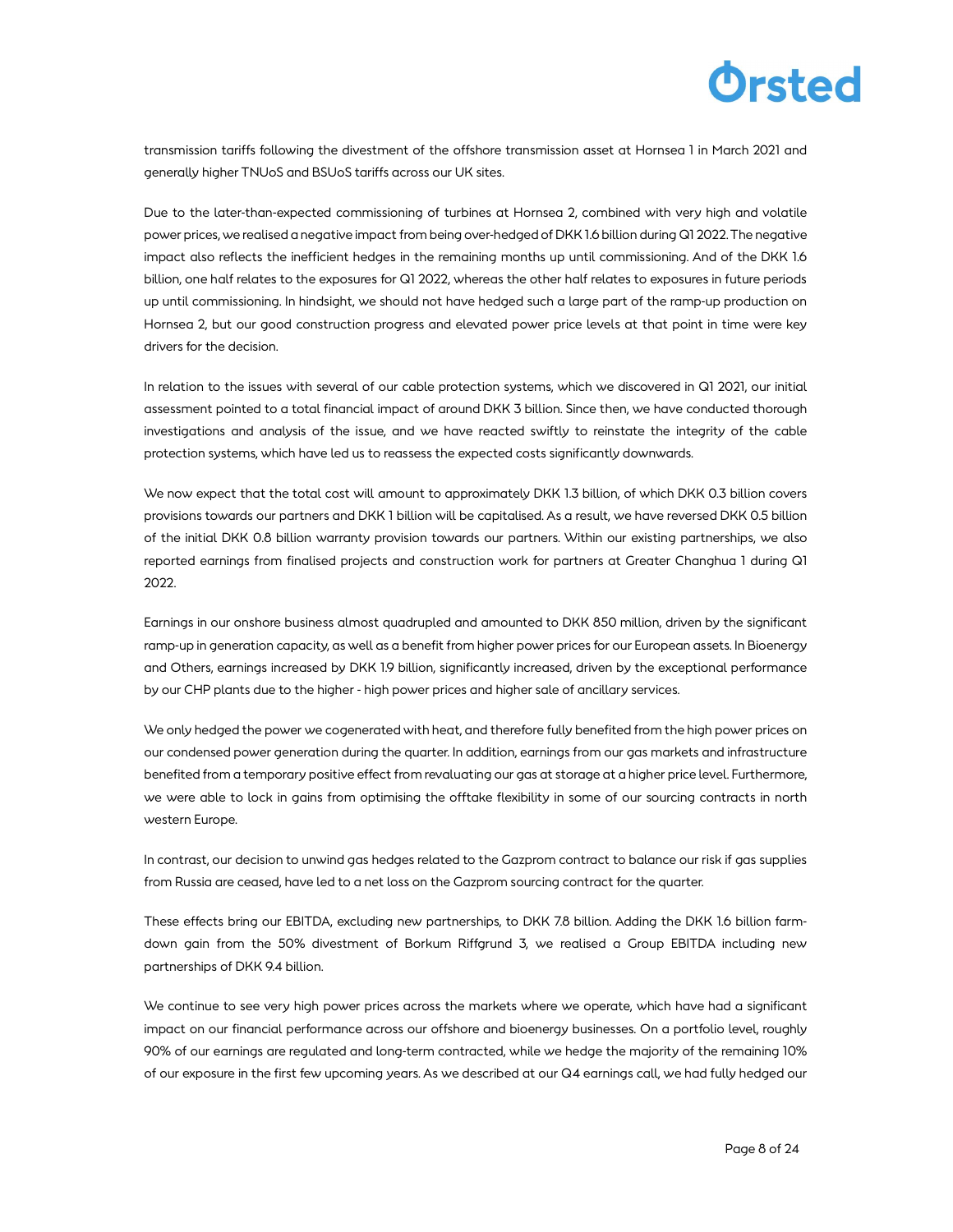merchant exposure within our offshore business, including the expected ramp-up of production at Hornsea 2, while in bioenergy, we had only hedged the power we cogenerated with heat. As described, we realised a negative impact from the delayed ramp-up of Hornsea 2, while we fully benefited from the high power prices on our condensing power generation at our CHP plants.

At the Group level, these effects have, to a large degree, offset each other. And I'm happy to see the portfolio effect as it demonstrates the benefit of diversification between our different types of assets.

Let's continue to Slide 8, covering our net profit, net debt and credit metric. Net profit for the period totalled DKK 5.7 billion, significantly ahead of last year, driven by the higher EBITDA in the quarter and only partly offset by higher depreciation following more assets in operation. Our net debt amounted to DKK 30 billion, an increase of DKK 5.7 billion during the quarter. Our cash flow from operating activities reflects the EBITDA being offset by a net cash outflow from work in progress, combined with initial margin payments to clearinghouses and margin payments on unrealised hedges totalling DKK 4.8 billion due to the increasing and volatile power and gas prices. These margin payments only impact our liquidity temporarily. Our gross investments totalled DKK 6.8 billion, driven by our continued investments into offshore and onshore wind, and solar PV farms while the divestment proceeds related to the 50 % farm-down of the Borkum Riffgrund 3 project.

Our key credit metric, FFO to adjusted net debt, stood at 25% for the 12-month period ending in March 2022, which is in line with our credit metric target. And I will note that we expect the metric to increase towards the end of the year. The decrease compared to last year was mainly driven by lower funds from operation due to the margin payments and by a higher net interest-bearing debt, as I just described.

Let's turn to Slide 9 and our financial and nonfinancial ratios. Our return on capital employed, ROCE, came in at 19%, with the increase compared to last year being driven by a higher EBIT over the 12-month period due to the farm-down gains of Greater Changhua 1 and Borkum Riffgrund 3. In Q1 2022, our taxonomy-aligned share of revenue was 68%, our share of OpEx was 79%, our EBITDA was 87% and the share of gross investments was 98%. The noneligible part of our revenue primarily related to our long-term gas legacy activities and noneligible power sales.

It is our expectation that the share of taxonomy-eligible revenue will increase in the coming years. Green share of energy came in at 92% in Q1 2022 compared to 87% in the same period last year. The development was primarily due to more wind and solar farms in operation, higher wind speeds and warmer weather, leading to lower CHP generation on coal.

Turning to safety. We have had an encouraging start to the year with the number of injuries decreasing 47% on last year. This decrease, combined with a 23% increase in hours - in work hours led to a total recordable injury rate of 1.3 in Q1 2022.

Finally, let's turn to slide 10 and our outlook for 2022. We reiterate our full year 2022 EBITDA guidance of DKK 19 billion to DKK 21 billion as well as our gross investments of DKK 38 billion to DKK 42 billion. We have changed the directional guidance for the bioenergy and other business to lower from previously significantly lower, mainly due to higher earnings from our CHP plants due to the high power prices. The increased earnings in gas markets and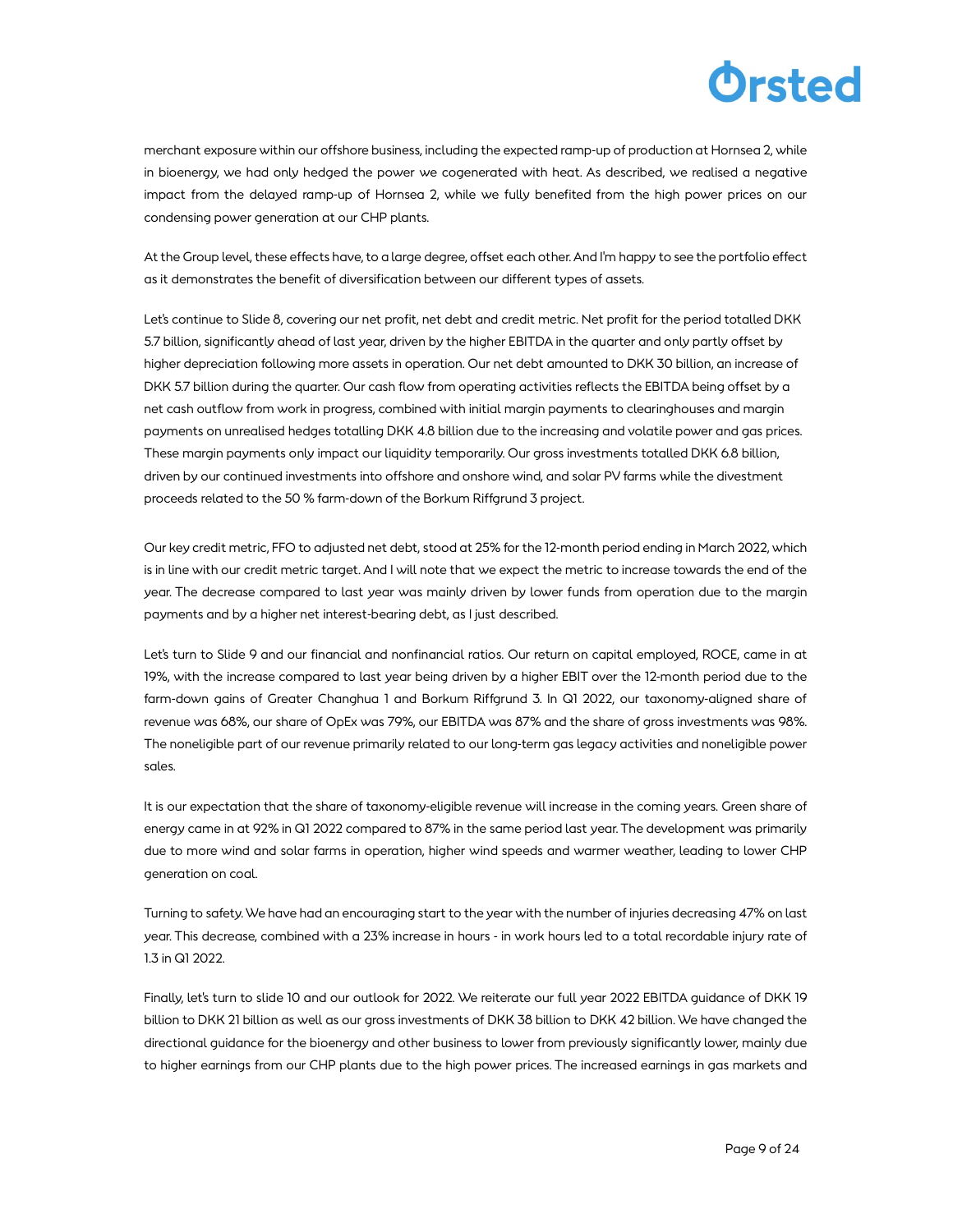

infrastructure have, to a large extent, been driven by temporary positive effects from revaluation of our gas and storage due to the high gas prices and is suspected to partly reverse later in 2022. The directional guidance for the offshore and onshore businesses remains unchanged. We remain comfortable with our long-term financial targets, including EBITDA growth, ROCE and contracted share of profits.

With that, we will now open for questions. Operator, please?

### Q&A

#### **Operator**

Thank you. If you wish to ask a question, please dial 01 on your telephone keypads now to enter the queue. Once your name has been announced, you can ask your question. If you find your question has been answered before it's your turn to speak, you can dial 02 to cancel. So, once again, that's 01 to ask a question or 02 if you need to cancel. There will be a brief pause now whilst we register your questions.

Our first question comes from the line of Deepa Venkateswaran of Bernstein. Please go ahead. Your line is open.

#### Deepa Venkateswaran

Thank you very much and thanks for the update. I had a couple of questions. One is on the Gazprom contract. Is it fair to assume that you've unwound the - I mean, maybe you've had a quarterly hedge exposure, you unwound that? And at this minute, if Gazprom were to stop supplying, there wouldn't really be any financial implications for you? Could you just confirm that? And presumably, you said that you don't intend to open those ruble accounts. So perhaps they can stop supply like they've done in Poland.

And the second question on the e-methanol project that you've mentioned with Maersk. Would that come from some existing portfolio of wind and solar farms? Or would the renewable leg of that be separate projects that you'll identify? So how should we think of that adding to your targets?

#### Mads Nipper

Thank you very much. I will give that - those sort of perspectives. So on the Gazprom contract, it is - we have worked quite intensely to balance our risk profile and really unwind the hedges we have. This is, as mentioned, a take-and-pay contract, which I'm sure you're fully aware, and our total annual volume is around 20 terawatt hours. We have now unwound hedges so that we are well below 1 terawatt hour, meaning a very limited exposure for the year in case of a complete stop. And in case that happens, depending on what will play out, then obviously, there would be implications for power prices in general. So we expect that exposure net-net to be very limited.

On the e-methanol project in the US, this is where - this is clearly planned to be with new assets. So we are planning to construct the approximately 1.2 GW from assets that are going to be built, so not existing assets.

Deepa Venkateswaran Okay. Thank you so much.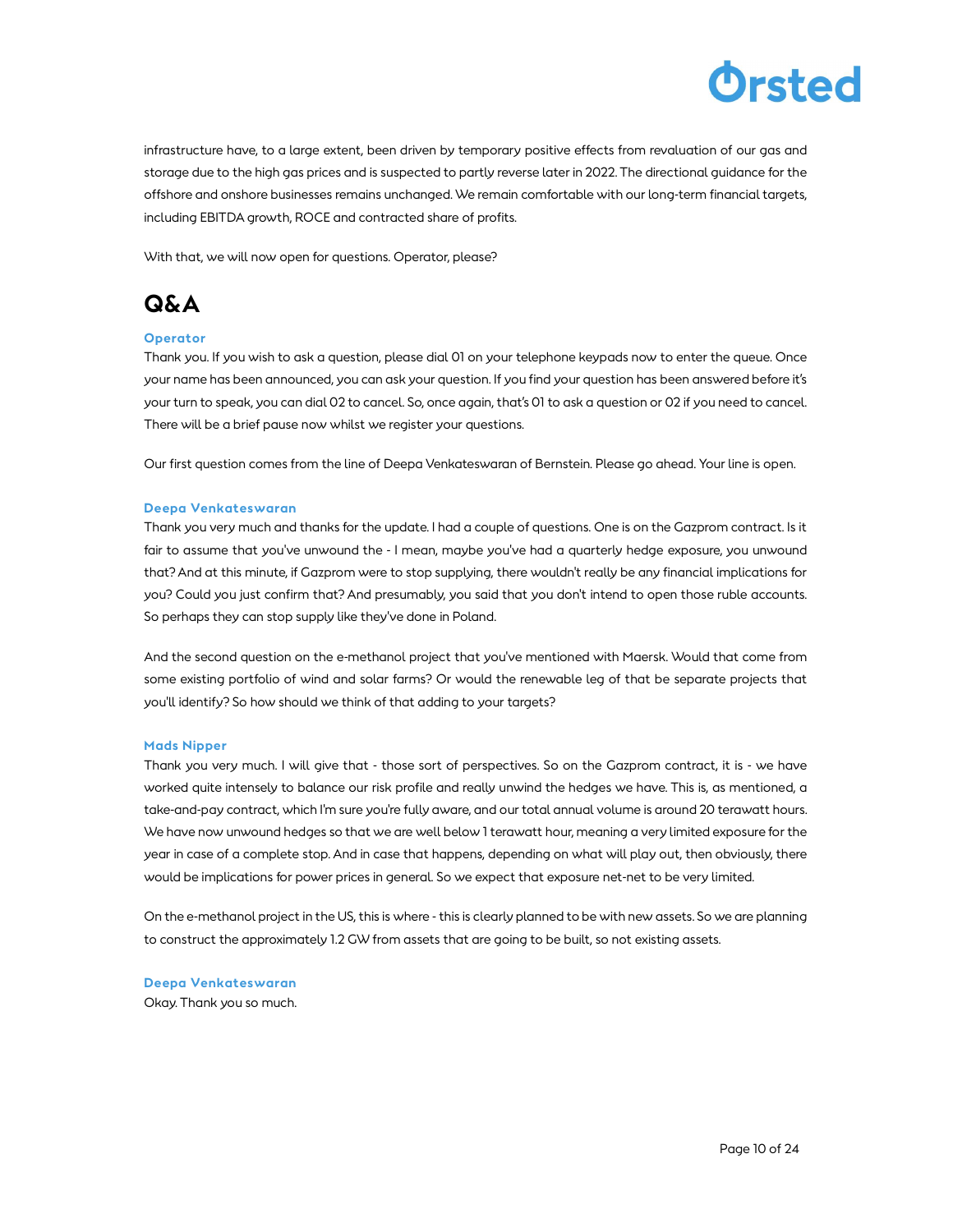#### **Operator**

Thank you. And our next question comes from the line of Casper Blom at Danske Bank. Please go ahead. Your line is open.

#### Casper Blom

Thanks a lot. A question regarding, say, CAPEX and also offtake prices within offshore wind. We've been in a period where it's been sort of the normal that costs relating to offshore wind has just been declining year after year after year at rapid speed. Now we see that input costs are starting to come up and inflation is everywhere. Are the sort of relevant regulators around the world realising this? I mean, is it possible to start seeing increasing offtake prices from offshore wind projects on the back of this? Or do governments still have a mindset where prices just have to decline year after year? If you can talk a little bit about that situation there.

#### Mads Nipper

We certainly can, Casper. And that is also why we chose even in this call to spend a little bit of your time sort of highlighting our guide, not - surely not just to our investors, but not least the message we are passing on to regulators around the world. We are seeing this. Generally, there is still a relatively high focus on continuing to try and drive prices down. But we are very encouraged to see that there are also clear examples of regulators getting it to introduce broader societal value creation in the criteria for awarding projects.

And I'll also - so Holland is a good example of that. And I'll also mention the example of allocation of seabed. What we saw in ScotWind was a very sort of very, very large allocation of seabed with a clear and absolutely acceptable price cap, which meant that this is something that actually takes some of the pressure off that price, only focus. But to be honest, it is something which is in a movement because you're perfectly right, that it - for the industry as such and our ability to continue to fuel the green transformation and especially also in offshore with increasing inflation, then a continued sort of push to wanting to have lower and lower prices, it is not something that will stimulate the necessary investments if that continues.

So we are leaning in, as a clear industry leader also with our white paper, which we call Need for Speed. We are making that available. We made that point very clear at WindEurope's event in Bilbao. And we will continue to push that. But some are getting it, and some are, if I put it positively, in the process of getting that, we need to focus broader.

#### Daniel Lerup

And maybe I can add that in the corporate PPA market, we are also seeing that prices are going up, both across offshore and onshore. And that has actually been one of the key drivers for enabling the FID on the Sunflower project that we have FID'ed yesterday.

#### Casper Blom

Interesting. To sort of take this to another step, we've talked a lot about increased competition in the past and the classic talks about oil majors stepping into the industry. Are they also sort of - I'm sure they understand that the input costs are coming up and it's becoming more expensive to construct. But have you seen any changes to the sort of competitive behaviour following this inflation?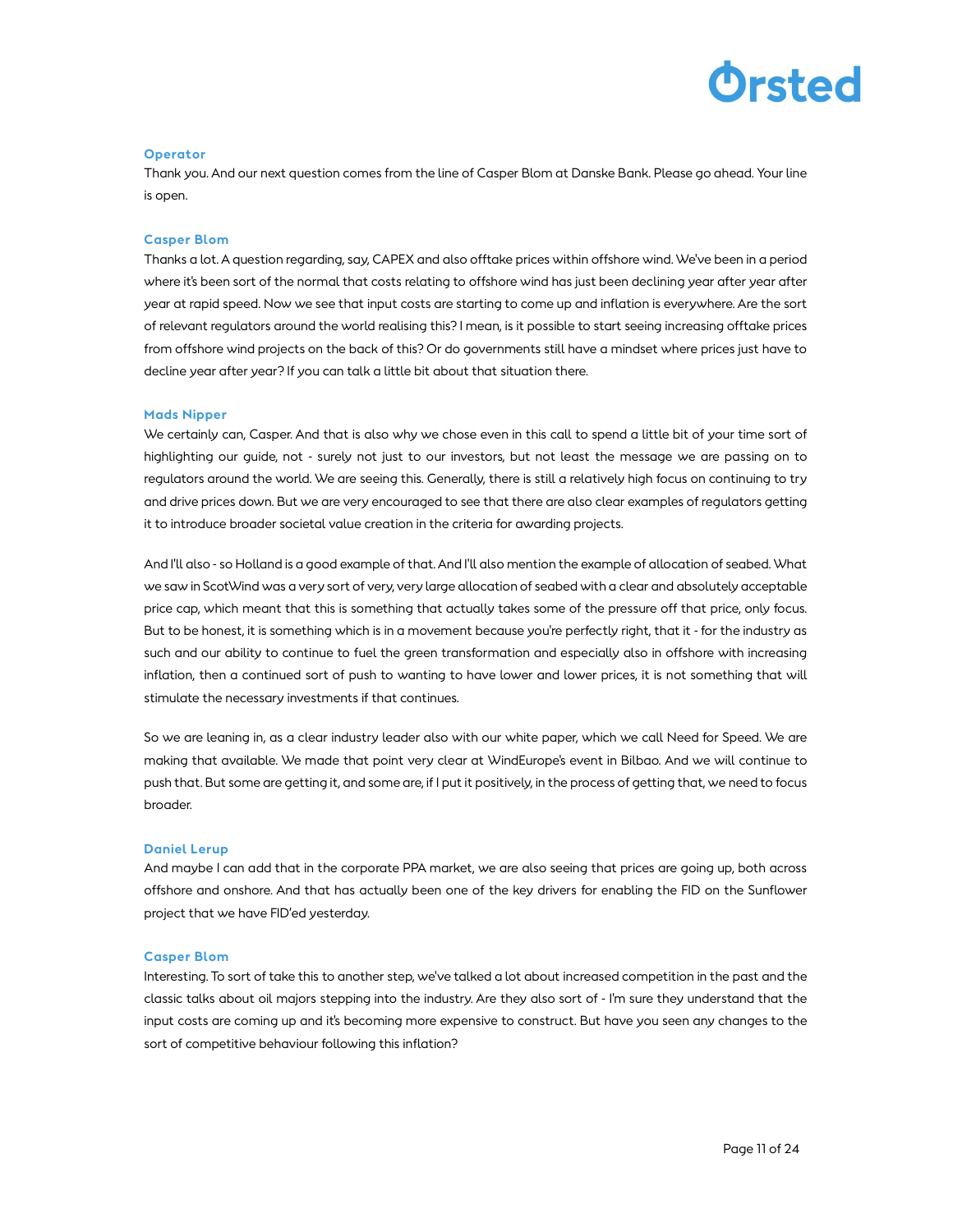

#### Mads Nipper

There have not been any awards this year, sort of offshore awards. But what we did see was it was interesting to see that some of the industry players that have previously been very aggressive on price in our industry, some of those did not have any seabed awards in the New York Bight auction. Like we also chose to step out to ensure that if we had a win, we could ensure financial value creation. But it was encouraging to see that some previously quite aggressive players also chose to either not attend or step out, which we see as a sign that there is clearly an increasing focus on value creation, which is very natural in light of the developments we see on inflation.

#### Casper Blom

Excellent. And then just my last thing here. Mads, you talked about the sort of additional potential for build-out in Europe as European leaders are calling out for an alternative to Russian energy. How quickly do you think we can see that materialise into actual auctions and projects being ramped up?

#### Mads Nipper

Well, I can say that the - in offshore, if we stay with that, then these - the targets that are out there, remarkably, actually are not 2050 targets or 2035 targets. They are increasing short-term targets, so 2030 targets. So we clearly do expect that those targets are going to - are actually going to be backed up by very tangible actions within the next sort of the near future. We are hoping for that to be a combination of CfD-backed auctions, but hopefully also to be a significant increase in open door opportunities. Like, for example, Germany seems to be moving in that direction, and we expect that to happen relatively short term. So within the next year to 18 months to be - to have a much higher visibility of those opportunities.

#### **Operator**

Thank you. And apologies, I forgot to mention this during the Q&A intro, but if you could please limit yourself to one question per person, just in the interest of time and fairness. Our next question comes from the line of Vincent Ayral of JP Morgan. Please go ahead. Your line is open.

#### Vincent Ayral

Hi. Good afternoon. So if it's only one question, I'll just ask for a further clarification regarding the Gazprom contract. We can see you've taken a net loss in Q1 on your Gazprom contract. So is it 100% clear for us, for everyone here that actually you do have included all the costs in your guidance and you upgraded guidance on bioenergy end markets, which is - has been increased from significantly below to lower? So it's all accounted for, basically. Is it how we should look at it?

#### Mads Nipper

It was super hard to hear the question. Would you mind repeating it, so we're entirely sure we answer it? It was not clear whether you were talking specifically about Gazprom and gas only or whether you were talking about markets and - or bioenergy and others in its entirety.

#### Vincent Ayral

I'm moving to the speaker. I hope - can you hear me better now?

Mads Nipper That's better.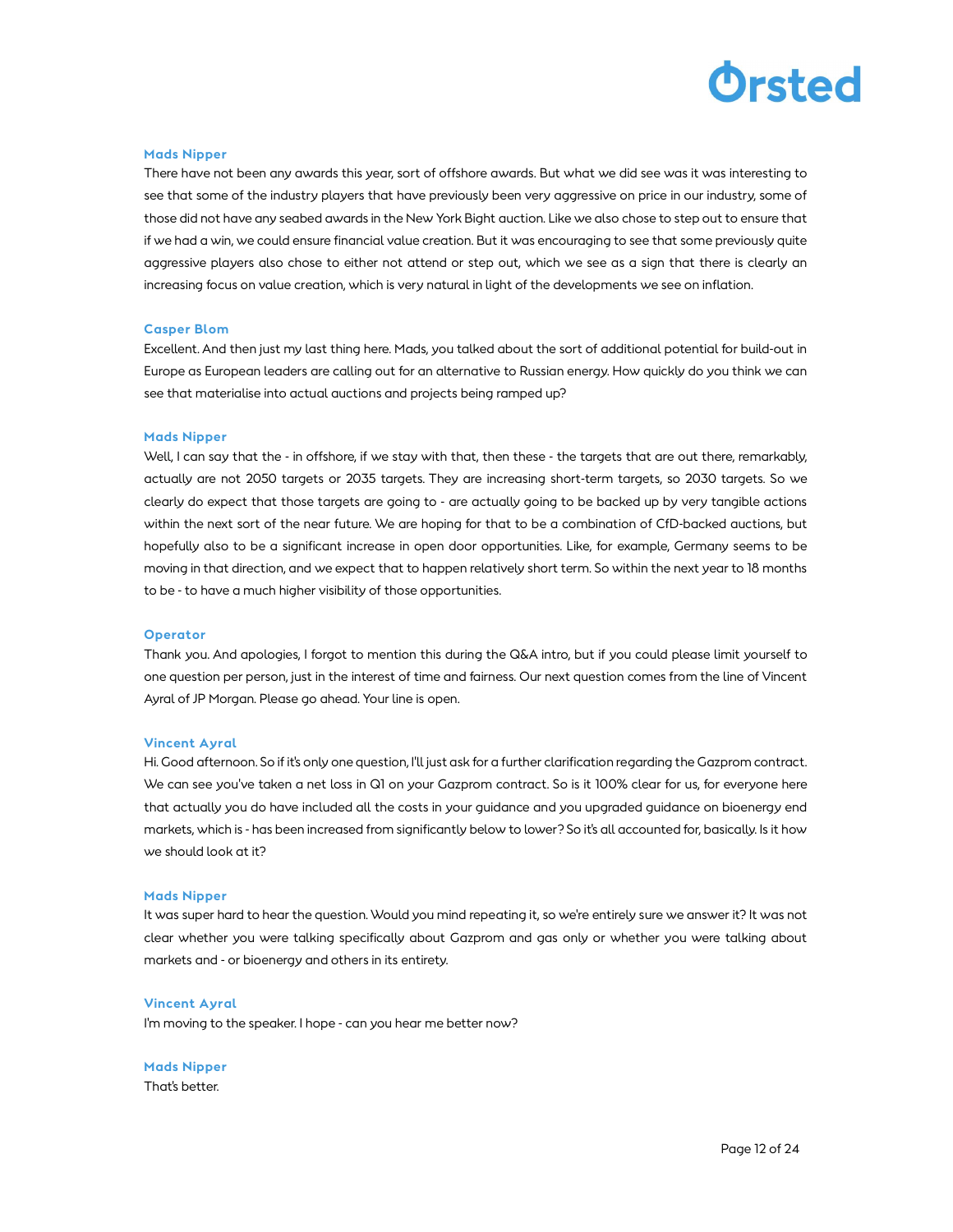

#### Vincent Ayral

Okay. Let's do it this way. Sorry. So one question. So I'll go back on the Gazprom contract to be 100% clear on that. So you've taken a net loss on your Gazprom contract in Q1 for the unwinding of the hedges. So my understanding here is that if Gazprom stops delivering at the next - following the next payment date, as you don't pay ruble, you have a zero extra cost. And what we've seen today, which was a slight upgrade of the bioenergy division, already includes this.

#### Mads Nipper

Yes. I think there is - I'll just say that overall, as I mentioned before, our total exposure is – our volume is that - our hedged volume is now less, well less than 1 terawatt hour, so a limited exposure. We cannot say that there is no risk, but it's a very limited one. And it's - and the expectations sort of for what is most likely to happen is included in the guidance that we have for the year.

#### Daniel Lerup

And the full cost of buying back the hedges that we've bought back so far to bring it down below the 1 terawatt hours is all included in Q1.

#### Vincent Ayral

Excellent. That is crystal clear. Thank you very much.

#### **Operator**

Thank you. And our next question comes from the line of Robert Pulleyn at Morgan Stanley. Please go ahead. Your line is open.

#### Robert Pulleyn

May I shift gears to Hornsea 2, which was touched on, but could we ask for a little bit more colour? So obviously, you've had an additional delay and also some more buyback. Could we just assess the risk of further delays from here? The slide still says 1H 22 and the risk of further hedging losses. Or do you think we now put this issue behind us? Thank you very much.

#### Daniel Lerup

Yes. So our expectation right now is that we will COD over the summer. So it's not in H1. And we have included all the cost of that delay from buying back hedges into Q1. And when it comes to the risk on the COD timing, we've put in our best view on expected COD, but there is, of course, always uncertainties on big construction projects like this.

#### Mads Nipper

Yes. And if I can just supplement, Daniel. I think we - as of today, we actually have 69 turbines that are fully operational and producing. So that means that also now, we are getting into a period where the winds are lower, we are getting experience with our partner of how to fix the challenges that we ran into. So we are - without being able to guarantee anything, obviously, we are confident that the latest estimate of the schedule is something we can keep.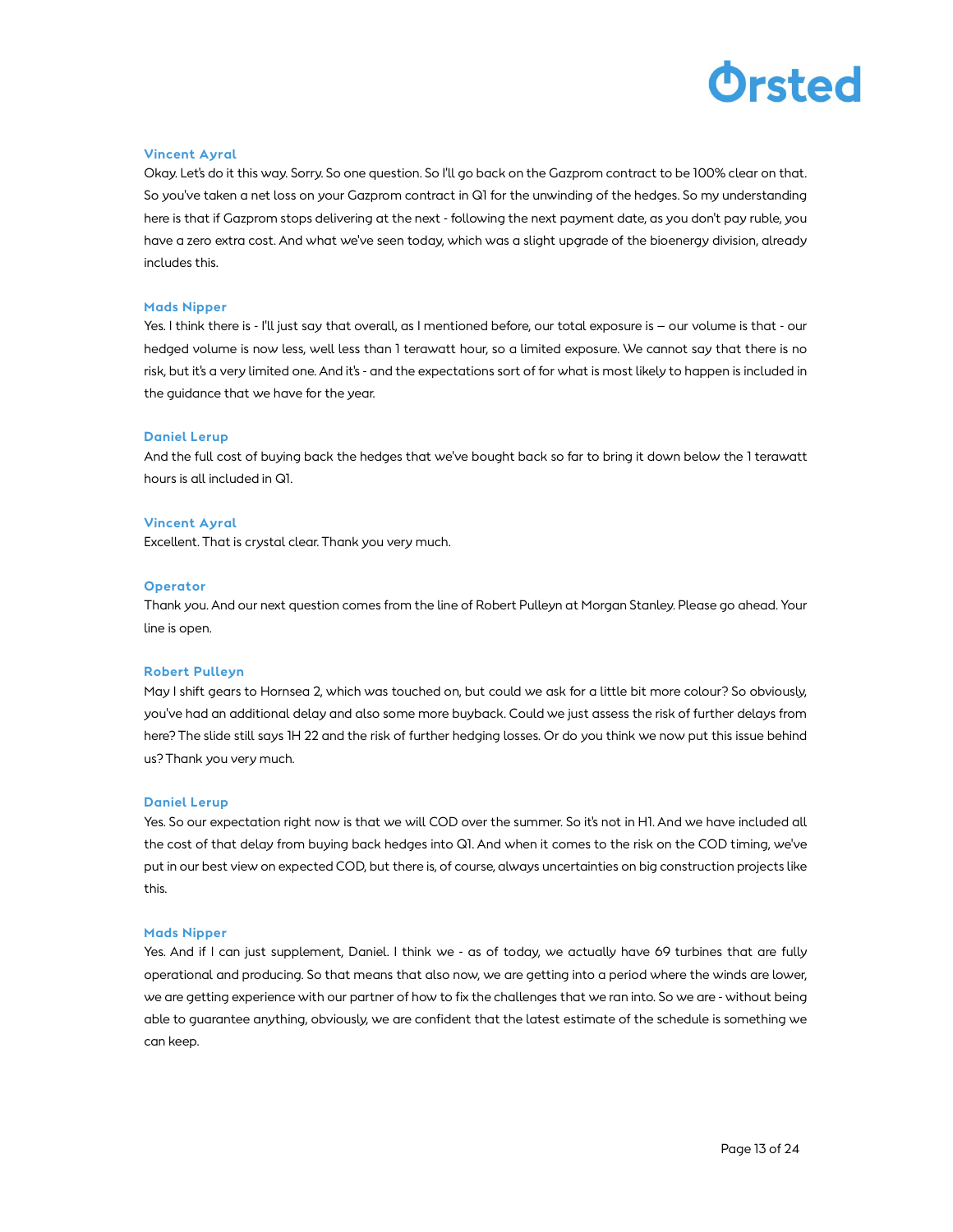

#### Robert Pulleyn

Thank you very much. If I can just ask a follow-up and be a bit cheeky. You mentioned the Poland seabed auction. Would you be willing to give a quantum of how expensive the seabed or how the bids in seabed for Poland compared to what we've been seeing in the UK and the US broadly? I'm sure, of course, that would be most helpful. Thank you.

#### Daniel Lerup

Yes. So there is no significant cost associated with the seabed applications in Poland. So it's a matter of qualitative criteria as we are used to see in other markets.

#### Robert Pulleyn

That's great. I'll turn it over. Thank you very much.

#### **Operator**

Thank you. Our next question comes from the line of Dominic Nash at Barclays. Please go ahead. Your line is open.

#### Dominic Nash

The question for me, please, is a clarity question on the scope for further upgrades of European offshore wind by sort of 2030, 2035. I think on your slide, you said there's 30 GW upgrade. When I sort of jot up the GW to the countries listed, I think it's about 35. So if you could sort of disclose to which countries target upgrades are in that 30 GW already, which ones are out.

But the real question is, if Europe decides to go towards almost sort of like a war footing to get energy security of supply, and France and Germany actually decide to really go for it, what do you think and when do we start to get the dates coming out for what we could get on the increase in GW of offshore wind in order to sort of wean off sort of gas generation? Thank you.

#### Mads Nipper

Yes. It's - I honestly - the clarifying question, I don't know if we can say, we are - yes, these 30 GW that we have for 2030 and the additional for between 2030 and 2035 is our view. So what we referenced with the 2030 targets is actually what has already been confirmed. And we actually believe that those 30 plus 30 that you see on Slide 4 is additional for Europe on top of that. So just to clarify, so those numbers do not reconcile if you try to add up that additional. Sorry if that created a confusion.

So essentially, the answer to your second question is that we believe that the green parts, so the 30 plus 30, is what can be additional, additionally realised if the governments really want to go for this in terms of seabed allocation and consenting processes. So that, I guess, sort of merges your clarifying question with what we believe could actually be achieved.

#### Dominic Nash

If I may just comment here. It doesn't feel that ambitious. I mean, if ScotWind itself can come up with 25 GW, what stops France saying, 'Actually, we're going to build another 25 GW.', or Germany? It doesn't really feel these numbers are going to really move the dial on energy substitution.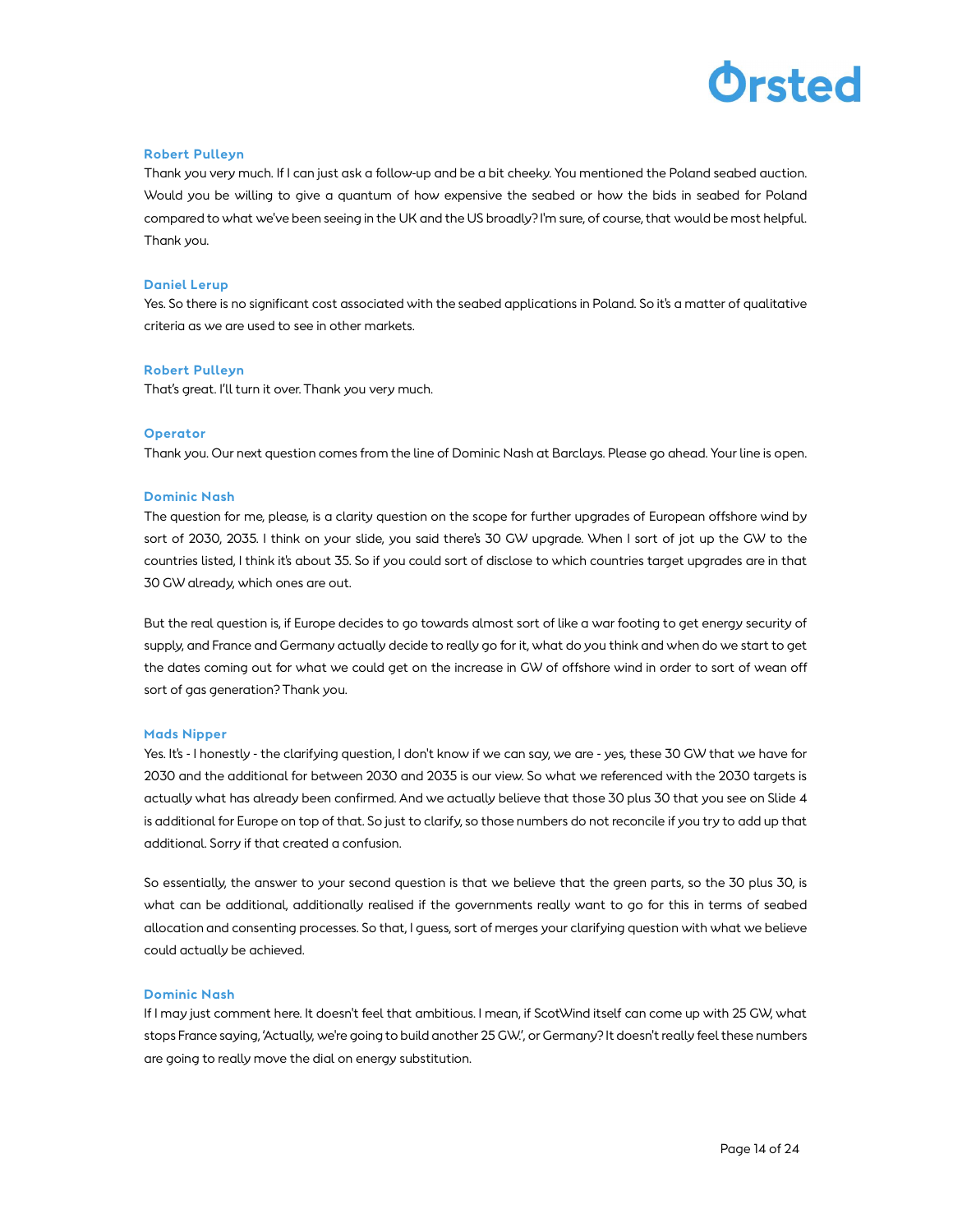

#### Mads Nipper

No. It is obviously - and that's also why it's a good - we actually think that this will be very ambitious, to be honest, compared to the traction we have right now. We would love to see even more speed. But we think this is an ambitious, very ambitious target and is something that would take significant on-top volume compared to the official targets. And I'm sure governments around Europe sit and say that especially the 2030 targets are now very ambitious. So I would say I fully agree with you that ScotWind is very encouraging. But it's also very clear that, by far, the majority, if not all of that, is only going to be COD-ed after 2030.

So we believe that we would still uphold the perspective that if we take the 170 plus or the current targets plus the 30 additional that we think are possible, that would be something which would be great for the industry and great for the transformation. But we would love to see more, but that we think would probably not be realistic.

#### Dominic Nash

Great. Thank you very much.

#### **Operator**

Thank you. And our next question comes from the line of Alberto Gandolfi of Goldman Sachs. Please go ahead Your line is open.

#### Alberto Gandolfi

Thank you. Good afternoon, thanks for taking my questions. I'll try to push it to 1.5 questions, if you don't mind. The first one is on guidance. Is there a particular reason why you've not made a bit of more of a narrower, let's say, a more granular comment on your full year guidance? I don't know, being closer to the top end or upside risk to it, because you've already delivered DKK 9.4 billion, and you've already taken quite a lot - I mean, I know there was a reversal in provision, but you had like unwinding of hedges on Hornsea 2, the renegotiation of potentially - well, interruption impacts from Gazprom procurement.

So, I wonder what could be further contingencies for the rest of the year other than perhaps wind speed or load factors? You're going to get Hornsea 2. So you've been delivering DKK 11 billion to DKK 12 billion of EBITDA in 2Q, 3Q, 4Q both in 2020, '21 before gains. So shouldn't we be comfortably breathing through your guidance on the back of that? Or what am I missing? What could go wrong that pre-empted you from revising it?

The harder question is something you've already been asked before. But can you maybe give us a comment here on why you chose 20% for potential flexibility to raise capital and not 10% like most of the other companies do in the industry? Why did you choose to deviate and to have a much higher flexibility? Is there something on your mind? Or is it pure flexibility, period?

#### Daniel Lerup

Yes. Thank you. I'll cover the first question, and then Mads can cover the second question. On the guidance, remember that excluding new partnerships, so the number for Q1 is DKK 7.8 billion. And our thinking here is that we have already, going into 2022, extended our guided range from an interval of DKK 1 billion to DKK 2 billion. And we are still early in the year.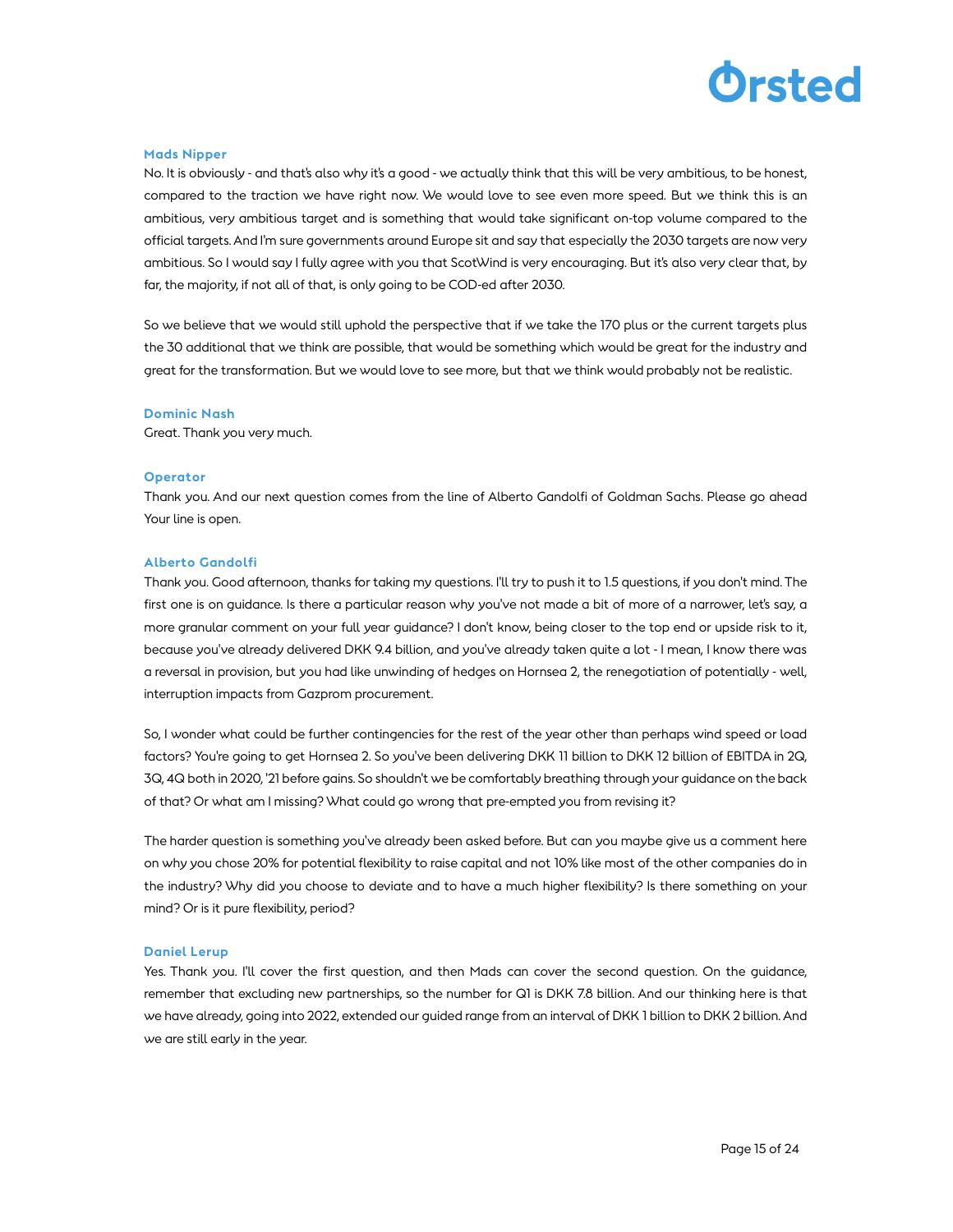When it comes to some of the uncertainty, it is, of course, the fact that we are delivering two big projects in 2022, so both Greater Changhua 1 & 2a, and also Hornsea 2. So I think there, you, of course, have some uncertainty. And then, of course, the Gazprom situation and the volatile power and gas prices.

#### Mads Nipper

Yes. And then I will just comment on the 20% ABB that we decided to ask for and got approved by the AGM. This is not driven, Alberto, by any specific opportunity. But we are seeing, referencing also the question from Dominic before, is that there are just significant opportunities. And also with an emerging Power-to-X market now, really, we believe, really starting to take shape. It is simply to have the ability and the agility to pursue sort of any opportunities that might come up, whether that is further European or global offshore acceleration, whether it's Power-to-X, or potential further expansion of onshore in Europe as well. So it's simply to have the firepower to be able to do that. So 20 years - or 20% over five years, we believe, is right with what we could imagine without having any specific plans for the time being.

#### Alberto Gandolfi

Thank you so much.

#### **Operator**

Thank you. And our next question comes from the line of Jenny Ping at Citi. Please go ahead. Your line is open.

#### Jenny Ping

Hi. Thank you very much. Good afternoon. Two questions, please. Firstly, one for Mads. Just going back to the input cost comments you made. You talked about the 20% outstanding for the U.S. Can you just give us a sense of what's that 20% is still remaining? Is it vessel costs mostly? Is it steel? What aspects of the CAPEX? And I guess linked to that is, what is the percentage you've hedged effectively for the Taiwan and the Poland projects as well?

And then one for Daniel. You talked about the magnitude of starting to see some sense of corporate PPA prices going up. Can you give us a sense of the magnitude of the increases? EDPR have said sort of EUR 3 to EUR 5 per MW hour increments. Can you give us a sense in equivalent terms? Thank you.

#### Mads Nipper

Yes. Thanks, Jenny. I will say that we - at our last earnings call, we said that around 80% were locked on the Northeast program and on Ocean Wind, so our nearer-term U.S. projects. That is now above 80%. So we have progressed further. And I mean, I can't go into details of it, but it is - of what is still outstanding, it is still, to a large extent, within transport and installation that we are missing. We have locked some, but that is still the primary outstanding and less so on commodities.

And on Taiwan and Poland, so some of the next ones in line, we are - they are further out. And generally, we are not very locked in on those, very little. So that is something which we are working on for the time that we will have available to ensure that we start locking those contracts when that is right.

#### Daniel Lerup

Yes. And on the corporate PPAs, I can't get too specific here, but I would say it's very much in line with the Iberdrola comment, and we're also seeing PPA price increases above that level. And then another data point we've also given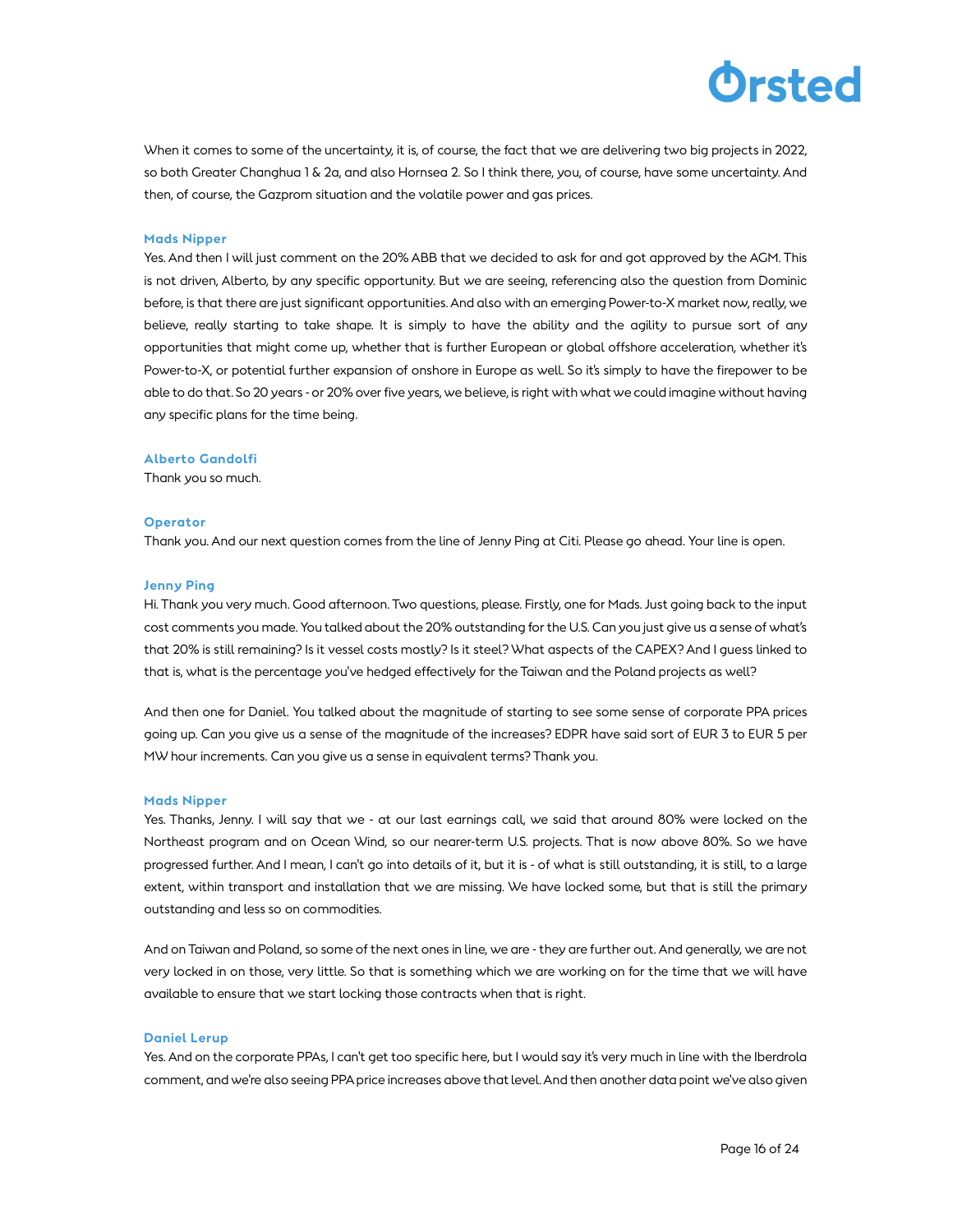

was that on the German projects that we have FID'ed, late last year, we saw cost increases from the inflationary pressure on CAPEX of roughly 5% and we were able to cover that with increased PPA prices.

Jenny Ping

Sorry. Just to be clear, what was the Iberdrola comment?

Daniel Lerup The €3 to €4 per MW.

Jenny Ping Oh, I see. Okay, got it. Yes, got it. Yes, the EDP, I said that, yes.

#### Daniel Lerup

Sorry, yes.

#### **Operator**

And our next question comes from the line of Kristian Johansen of SEB. Please go ahead, your line is open.

#### Kristian Johansen

Thank you. Just getting back to the Hornsea 2 delay. You mentioned supply chain quality issues playing, installation or commissioning in March and April. Does that relate to turbines then? Or can you elaborate on the root cause of that?

#### Mads Nipper

Yes. I can do that, Kristian. It's - I mean, essentially, it's the Hornsea 2. This is the latest that is challenged. We have run into a few challenges. First, we saw a sort of an engine breakdown of a vessel transporting our substation from Asia, which meant that - that meant a delay for that to arrive in Europe. Then we had the Omicron outbreak around Christmas, which meant it was very difficult to man the vessels. Then we had a very positive sort of - something which is very positive for our business, a record February with very high wind speeds which was great for our operational earnings, but that meant we only had four working days to be able to commission.

And then latest, we had these challenges. And yes, it is on the turbines. It's an inverter module that needs to be retrofitted, which takes longer time. So that's the sort of the full story on what's happening. But the good thing is we are really picking up speed and we are going into - just to generally to smooth the water, and we know how to fix the issue. So that's - as I mentioned, we remain reasonably confident that our latest estimate on schedule would hold.

#### Kristian Johansen

That's very clear. Thank you for clarifying.

#### **Operator**

Thank you. And our next question comes from the line of Sam Arie of UBS. Please go ahead. Your line is open.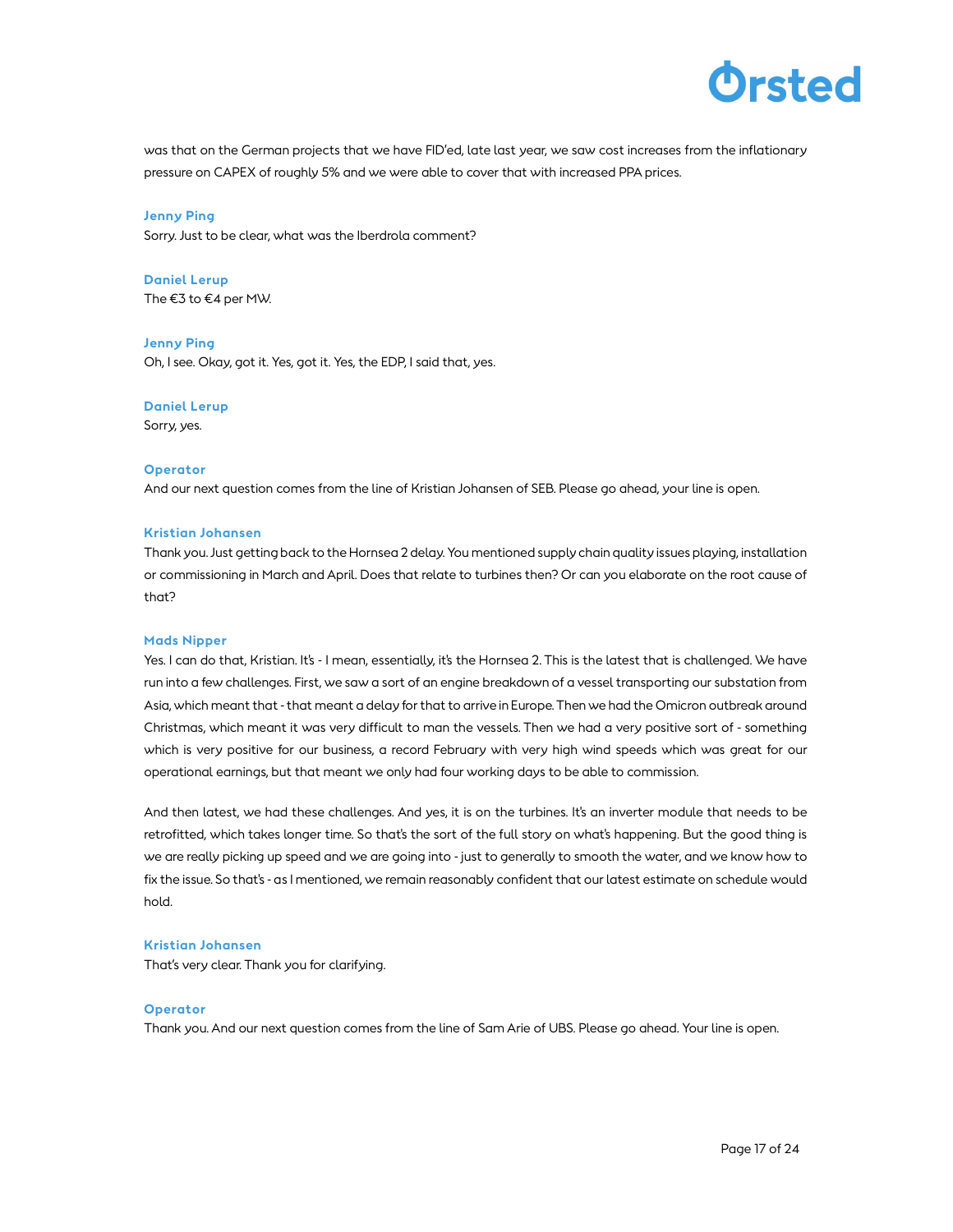

#### Sam Arie

Hi. Thank you. Good afternoon, everybody. So, I'm kind of like way down the order here on questions, so I'm going to disappoint you by kind of coming back to a topic that you're probably tired of after the last 12 months. But can I ask another inflation question? And you made some very helpful comments here on the sort of indexation that you have on the existing assets. But what I think I want to ask - I just want to try to ask you a question in a different way. Could you say, with reference to the existing asset portfolio, so I'm not talking about new projects, just existing assets, if you think at the bottom line, you are actually short or possibly long inflation overall?

And the reason I ask is that, I mean, everybody seems to think that you're actually a little bit short inflation and it's a big negative. But I'm thinking if you have like a 7% inflation level coming into revenue, even if it's only for the sort of 60% of assets which are mechanically indexed. Actually, if your own inflation level, in your own kind of operating cost is less than 60% of what inflation is in the rest of the economy, then you might actually be long inflation on the existing assets. So I'd just love to hear your comments around that and whether that's actually something a bit better than people expected in this topic.

#### Mads Nipper

Okay. I'm sure Daniel is better at quick math in his head than I am, but I'll comment on it saying that at least the inflation index revenue that we have, so the 55% of our existing fleet, that is - that - if you put it roughly sort of 2 percentage points inflation give sort of between DKK 200 million to DKK 300 million of additional revenue a year.

So this is something that sustains. You can sort of make the calculation saying, "What other operational inflation do we have to have been able to neutralise that?". But generally, I would say that this is something that we've not talked that much about previously. But in an inflationary environment where we have it right now, it's significant and something that we would - that certainly counts, especially if it's sustained for a longer period of time. But I don't know if you have any further comments to the operational inflation, Daniel?

#### Daniel Lerup

Yes. I just - it helps quite a bit to have these inflation-linked contracts in the U.K., and that gives us a good exposure on the existing projects. So that's, of course, a long position. But it is, of course, difficult to say how is the cost side on CAPEX going to look like in the future. We don't know that yet. But on the existing project, the operational projects, it's a positive.

Sam Arie Okay so just to clarity…

Mads Nipper And we would see -

Sam Arie Sorry, go ahead.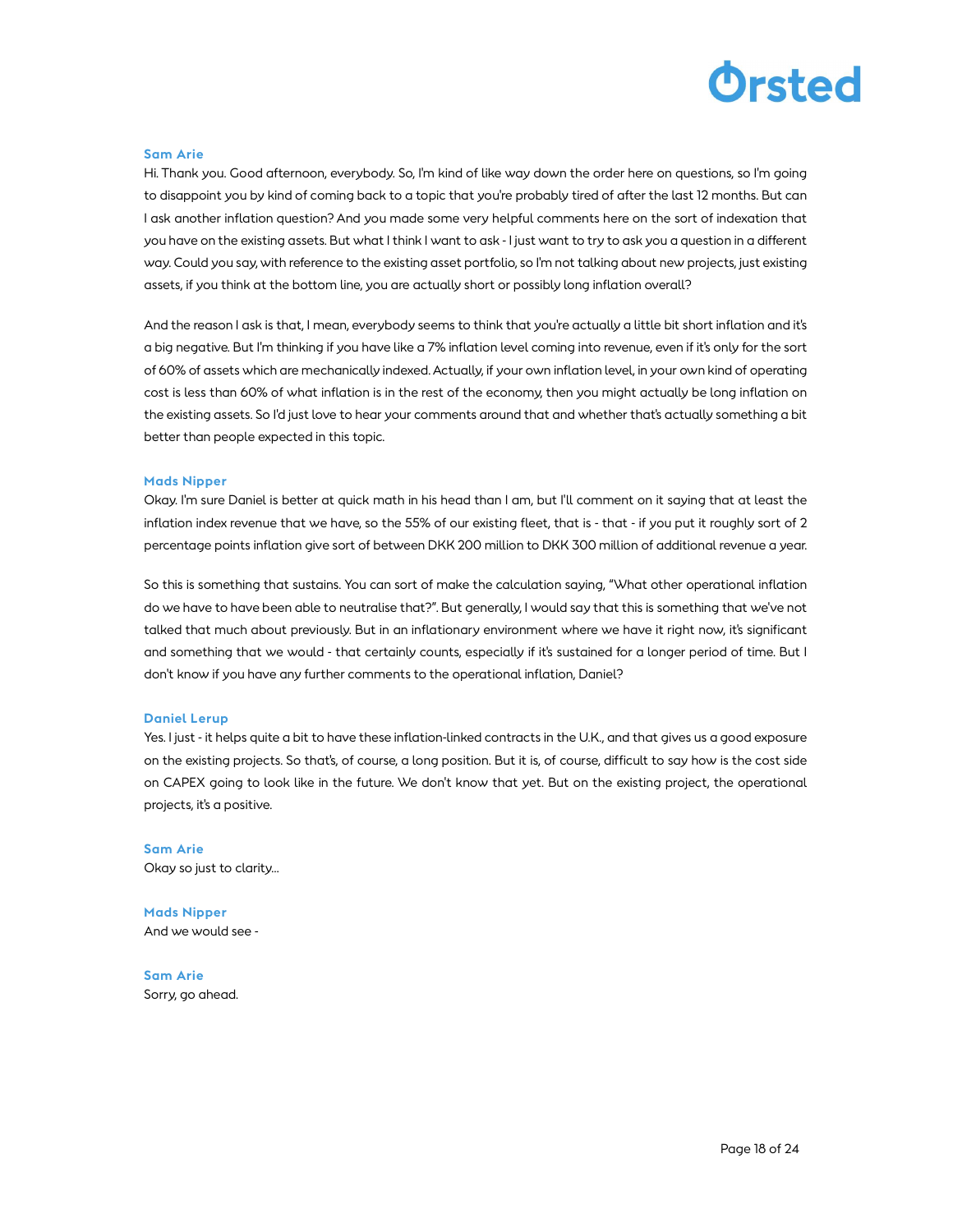

#### Mads Nipper

No. Sam, maybe if I understood your question, otherwise shut us up. But if I understood your question is that if we purely look at our operational fleet, so will the additional revenue actually make us long on inflation, on the - for example, on the cost inflation on salaries and fuel for the operation of the wind farms, was that your question?

#### Sam Arie

Yes, exactly. So the full inflation indexation on the part of the fleet might be worth more to you than the actual inflation you're getting on all of your activities, in all of your existing asset activities.

#### Mads Nipper

Yes. I think a good guess of that, we haven't calculated, but a good guess on that will probably be about neutral because we would typically see that salary inflation sort of has a lag behind. So that if there's high inflation, the net salary increases in most places would actually be below that, whereas it's the opposite with the other way around. But given the 55% coverage, I think we would refrain from saying whether we'd be a little bit long or short on inflation. But it's not a massive impact if you only look at our existing fleet would be sort of a high-level estimate. But it's a good question. We should pressure test.

#### Sam Arie

Okay, thank you. Let's come back to it. I appreciate your answer today.

#### **Operator**

Thank you. And our next question comes from the line of Ruisi Liu of Credit Suisse. Please go ahead. Your line is open.

#### Ruisi Liu

Hi. Thank you for taking my question. Just a quick follow-up to the cost inflation question that was asked earlier. Are you able to say what you're seeing in your latest negotiation with suppliers in terms of cost cutting through? And are you seeing any unexpected cost in the pipeline? And I guess, if I can, just a quick clarification. Did you say that for all the Hornsea 2 delays, there will be no further financial impact down the road in the quarters to come for this year? Thank you very much.

#### Mads Nipper

Yes. I don't think we can comment specifically on the pass-through. But I would say that what has been - I mean, what we previously said has been locked in. We don't expect any pass-throughs on any of those contracts. So our exposure still sits in what is still being - what is still open and what is not signed contracts. It's very mixed for some categories that it's a high inflation, for others, it's lower. But on - again, on T&I, we are still in tough negotiations, and I can't reference the specific inflation levels. I don't think - I'm looking also at you, Daniel. I don't think we've seen any cost increases due to the Hornsea 2 delay?

#### Daniel Lerup

No. So all of that has been locked in. So that's more of the upside on the CfDs.

Ruisi Liu Thank you.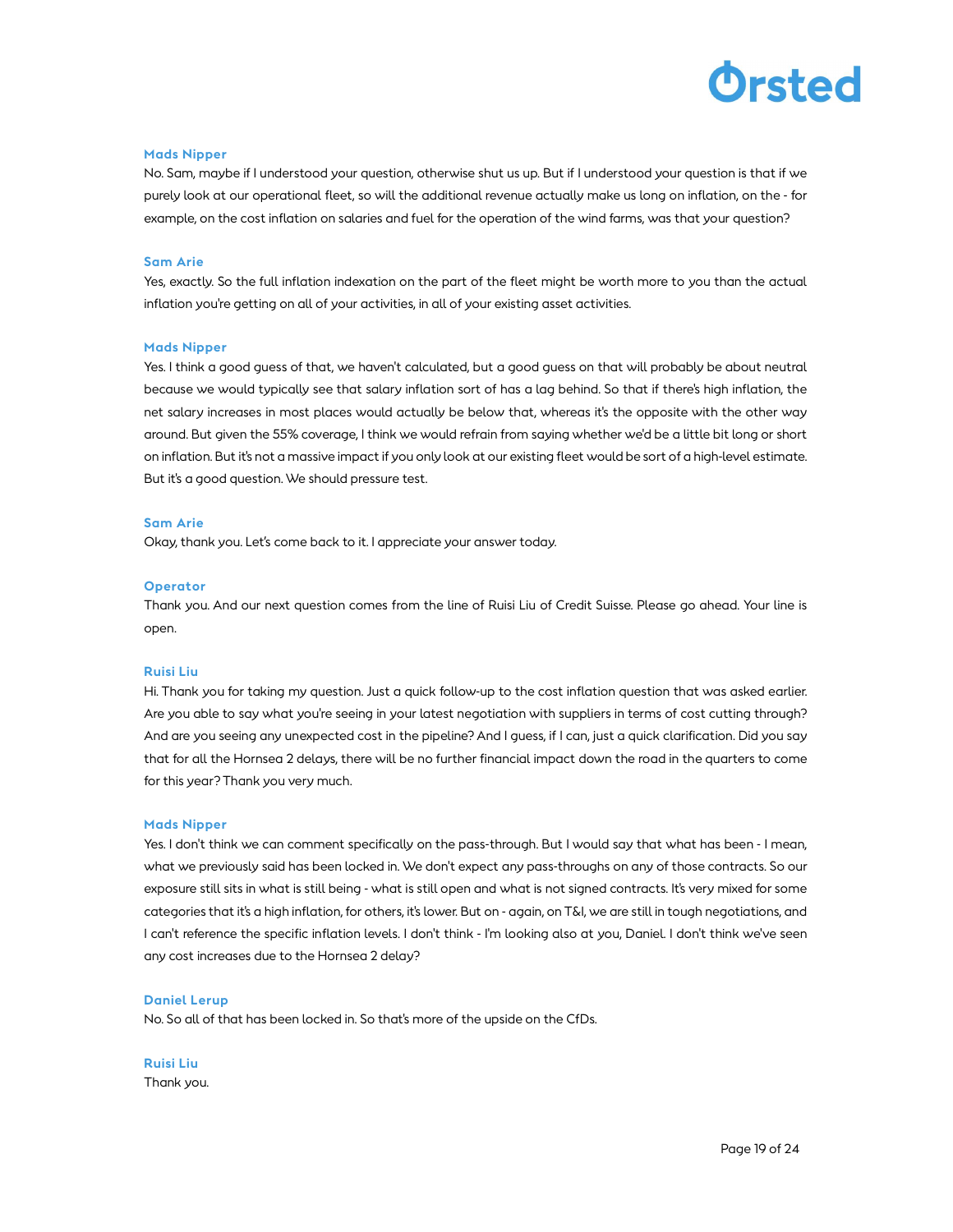

#### **Operator**

Thank you. And our next question comes from the line of Peter Bisztyga of Bank of America. Please go ahead. Your line is open.

#### Peter Bisztyga

Thank you. So I just wanted to come back on those 2030 targets, please. We've got 7.5 years, really, to go, which actually seems quite tight given historic lead times. So can you talk to us a little bit about when the first of this new batch of projects could realistically come on? I mean, are we talking 2027, are we talking December 2029? And what are the key sort of bottlenecks? What are the sort of biggest things that really need to be overcome to try and get those over the line? Is it about policy and planning? Or is it actually about supply chain and vessel availability? So any further colour would be much appreciated.

#### Mads Nipper

Yes. I think on the timing, Peter - and we agree that it is actually quite ambitious. You're saying that it's 7.5 years and it takes time to build. And for - even though many countries are saying they want to speed up the consenting processes, that also takes time.

So I wouldn't say that it's more towards 2027 and 2029. But I think we will see a gradual acceleration and a hockey stick towards end of the decade. But we are, as I mentioned to a previous question, we are relatively convinced that the visibility of the additional opportunities will be - will clearly be there in the next 12 to 18 months, which would - at which time, we would get much greater clarity.

Key bottlenecks, and I'm sorry if I'm repeating something we said in previous calls as well, it is to make affordable seabed available and to have predictable and swift consenting processes. There is no doubt that there are other there are also potential supply chain bottlenecks. But we actually think that the biggest bottleneck that needs to be overcome is seabed and consenting, and affordable seabed, not least.

#### Peter Bisztyga

Okay. And if I could also be cheeky and ask a quick follow-up question. Any more details on that turbine at Anholt that sort of fell off? Is that definitely just a specific problem about turbine? Or is there any kind of risk of a type?

#### Mads Nipper

Yes. Thank you. Trust me, we talked a lot about that. And I'm happy to say that because we got full availability of the entire data set, operational data set from the entire fleet and turbines, of similar turbines, this is the 3.6-MW sort of workhorse turbine. And initially, we actually made a no-sail zone around all of them to ensure that there was sort of not a systemic fault. But we were able, literally in days, to make sort of a very, very detailed and advanced analysis of the high-resolution data we got, and we were able to detect a very clear analogy from this particular turbine. And we see no similar signs from anyone else. So we lifted the no-sail zone. And we believe that this was a manufacturing mistake at this individual turbine at the - from when we - at the shaft, so it was - or the rotor, so it was made. And we don't have any reason to believe this is a systemic mistake.

#### Peter Bisztyga

Great. Thanks so much.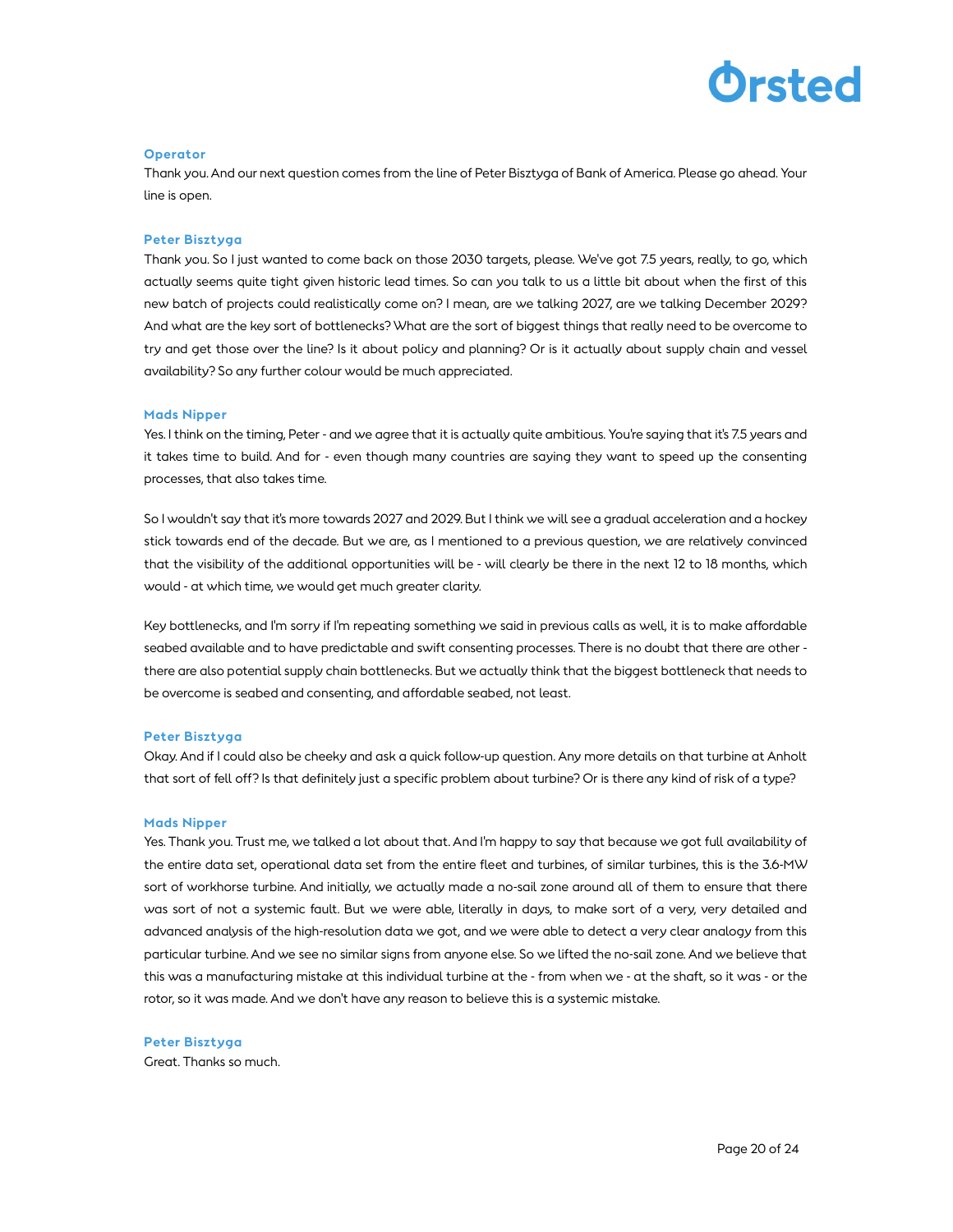## Drsted

#### **Operator**

Thank you. Our next question comes from the line of David Paz at Wolfe Research. Please go ahead. Your line is open.

#### David Paz

Good morning. Can you hear me Okay? Great. Thank you. I just had a question on your comment you made about the Northeast - I think it was the U.S. Northeast projects, so maybe it was just U.S. offshore wind projects generally. But you said that you still see them value creating. I just wanted to get a sense of has that shifted since your last update in terms of have you seen incremental cost pressures that have made it less value? I understand still value creation, but less of value creating than before? And if so, what are those costs? What specifically are the rising costs that you're seeing?

#### Mads Nipper

No. Thanks, David. I know it's - the picture is the same as we referenced last time. So we're saying that even though there's an inflationary pressure, we still see these as NPV-positive projects, so the entirety of the U.S. near-term projects. And the reason why that is still the case is because we - when we made that assessment, we already put in sort of a relatively - I wouldn't say conservative, but at least a quite aggressive picture on the inflation.

So we are seeing the same picture as we talked about last time. Also because a large share of steel has already been locked in, and steel is a commodity that has grown the very most due to the Russian inflation - of the Russian invasion of Ukraine. And that means that we are roughly still on the expectations we had when we assessed the value creation last time we talked about this topic.

#### David Paz

Okay. And that includes the US Northeast as well as Ocean Wind? Or is that - are you specifically speaking about the Northeast part?

#### Mads Nipper

Yes. Sorry about that. I was including both. For South Fork, we FID-ed that, so that's fully locked in. So when I was mentioning these, I was referencing both Revolution, Sunrise and Ocean Wind 1.

#### David Paz

Got it. Great. And if I can sneak in just one quick question on the solar - US solar outlook, given the DOC investigation. How is that impacting your strategic outlook? I know over your target, your longer-term target, you were tilting more towards solar at CMD last year than wind. Is that still the case? Is the split still the same? Are you now weighing maybe more wind than solar? Thank you.

#### Mads Nipper

Yes. We are still assessing the same split. And the reason for that is because we were very happy, even before this latest case come up, to be able to lock this frame agreement with First Solar, which does not use polysilicon and, therefore, have none of these human rights issues. And that means that for the next few years, at which time we are hopeful and believe that the other challenges have been solved, we have 1.7 GW of capacity that we are certain that we can continue to push on the solar projects on.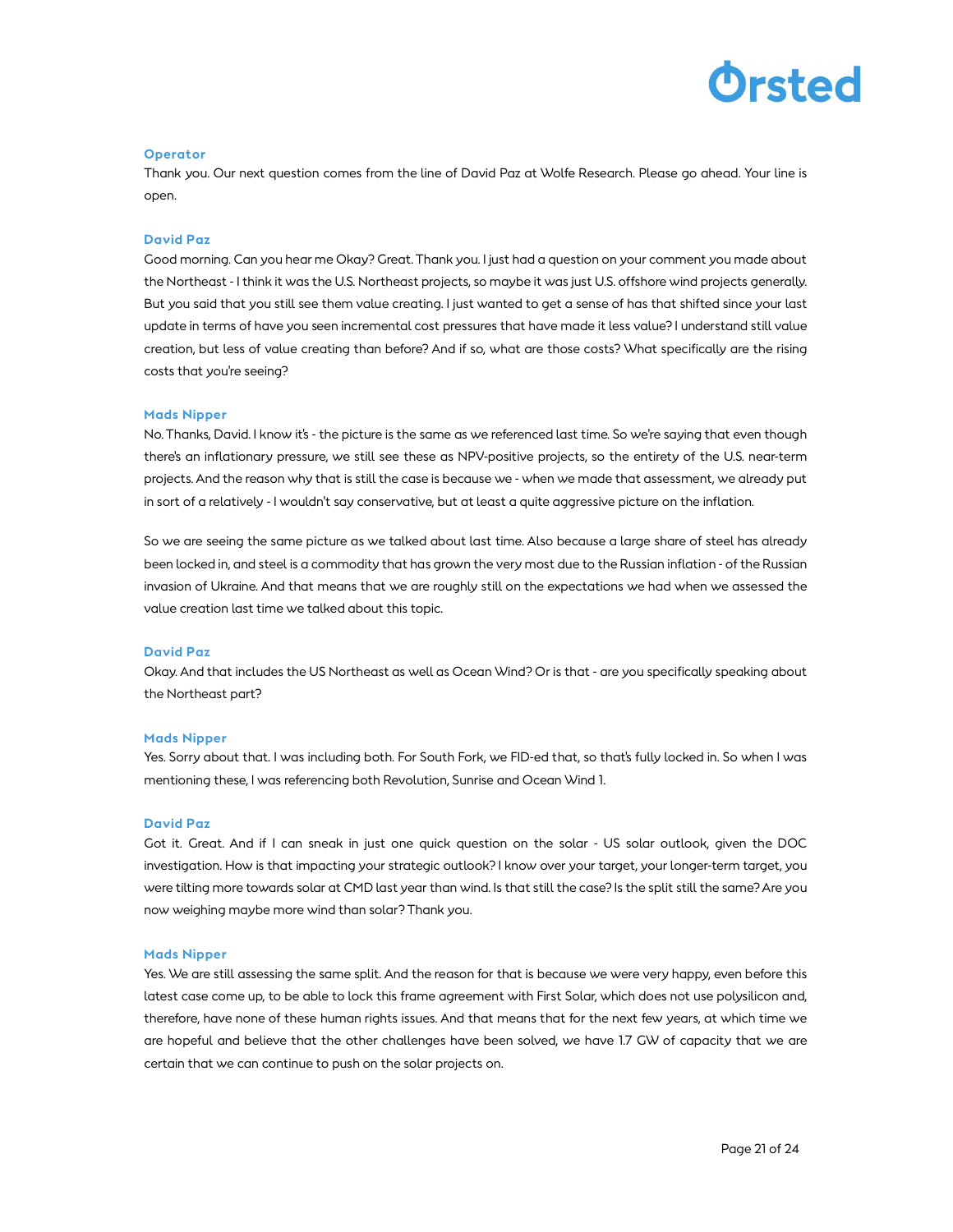

So at this stage, we estimate that the only impact we are going to see from these issues that we currently see is the delay that we're anticipating on Old 300 and the solar part of Helena Energy Centre. Otherwise, we feel in good shape to keep traction on our solar ambitions.

#### David Paz

Great. Thank you.

#### **Operator**

Thank you. And our next question comes from the line of Vincent Ayral of JPMorgan. Please go ahead. Your line is open. Since Vincent has disconnected, so the next person in the queue is Sam Arie from UBS. Please go ahead. Your line is open.

#### Sam Arie

Thanks for coming back to me. I had a second question, which I just want to take the opportunity to ask. And Mads, this is probably one for you. And stepping back now away from your own results and just thinking about the bigger energy market situation that we're in.

Across Europe, obviously, we've got concern about rising prices and bills for our power users. There's obviously a theme about building more renewables to bring prices down over time, but that's going to take a long time, it might help over five or 10 years, but not over five or six months. So I'm just wondering if you could share with us what your perspective is in general on the European energy affordability crisis. And what kind of short-run measures Ørsted would be supportive of for managing bill impacts this year rather than further out?

#### Mads Nipper

Yes. So if you're talking specifically, Sam, about the power prices, then obviously, we are looking at quite extreme pricing right now. We don't think that sort of - this is sort of going to something that will be - that will sustain long term, but we are seeing the elevated power prices. And we actually think that the LCOE is short to midterm is going to go up as well.

Long term, we still believe that that curve will go down because we don't think that the cost pressure will sustain at this level long term. And we also think that there is plenty of technological opportunity to continue to push to long term break that curve. But I think the short term, what we can do is to continue to leverage scale, leverage capability.

And then to a question that was asked before as well, when we talk about the regulatory regimes, to ensure that whatever happens is financially sustainable as well, even short term. Because with the pressures we see, not just on power but in general, it is necessary that those prices are also reflected into the PPAs, not just with corporates but also with governments. I'm unsure if I'm getting the gist of your question. Otherwise, try to ask it in different ways.

#### Sam Arie

Yes. Can I try again? Because I guess what I'm saying is a lot of governments are wrestling with the fact that people's bills are going up and cost to companies are going up. And of course, you guys have the key to a longterm solution in terms of building more low-cost renewables. I'm just wondering what you would do if you were the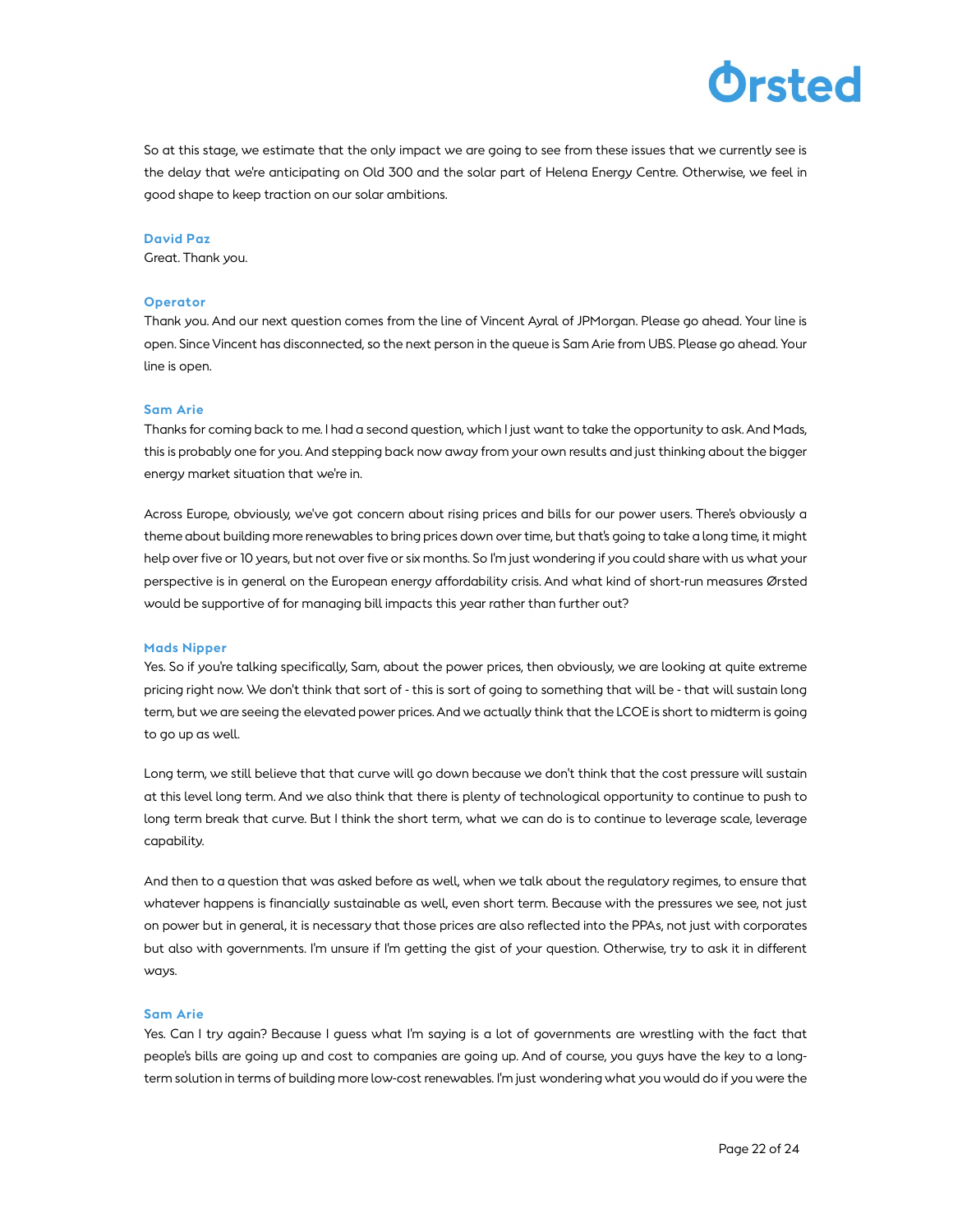

Minister of Energy in a major European country right now and you needed to do something fast and quick to help people get through these short-term impacts. And of course, there's lots of talk about windfall taxes, about caps as the Iberdrola and NL and EDF letter, which argues for a cap on gas prices as the kind of development in Spain and Portugal on gas price. I'm just wondering what you guys would advocate. What would you support for a shortterm measure?

#### Mads Nipper

Yes. At least one of the last things we would advocate would be to have a windfall tax. And that is not because we, as a company, would be particularly exposed to that. But fundamentally, we think that a windfall tax on energy generation would be something that would risk halting investments into a necessary green transformation. So that would be clearly something we would not be recommending.

I think the path that several governments are going down is to have some kind of support bill for the energy consumers, which also Denmark has ensured. There is some kind of support short term to cover those quite extreme energy bills. So I would say, I mean, a price cap on gas is certainly an opportunity. But again, the strong stand we would take, it would not to go down the route of a windfall tax.

#### Sam Arie

Okay. That's interesting. So you would be supportive of the sort of Spanish gas cap if it was proposed to expand that to the rest of Europe?

#### Mads Nipper

I would not be that specific. But I think I would - I think it is not a bad idea to institutionalise measures that ensures that the short-term extreme pricing is somehow manageable for consumers. And we don't think that the way to do it is to tax anyone. It would be better to potentially control prices.

#### Sam Arie

Really interesting. Okay, thank you so much. I appreciate it.

#### **Operator**

Thank you. And our final question comes from the line of Vincent Ayral of JPMorgan. Please go ahead. Your line is open.

#### Vincent Ayral

Apologies. I did drop the line a few minutes ago. So actually, a quick follow-up on the one before, but not looking short term but rather long term. How do you look at European power market design with a highly volatile merit order and the consequences we are having, potentially having to manage if I quote you short-term extreme pricing? Would it be better to have a market design more along the lines of what you're doing in offshore on the CfDs and etc., something which is, I would say, almost a bit more regulated?

And the second one was basically on the gas storage. I was thinking about that a bit earlier regarding the uncertainties for the rest of the year. You have booked in Q1 probably a fair amount on the gas storage revaluation. How much was it? And is this one of the areas where actually you'd rather be cautious and why you did not increase the guidance? Thank you.